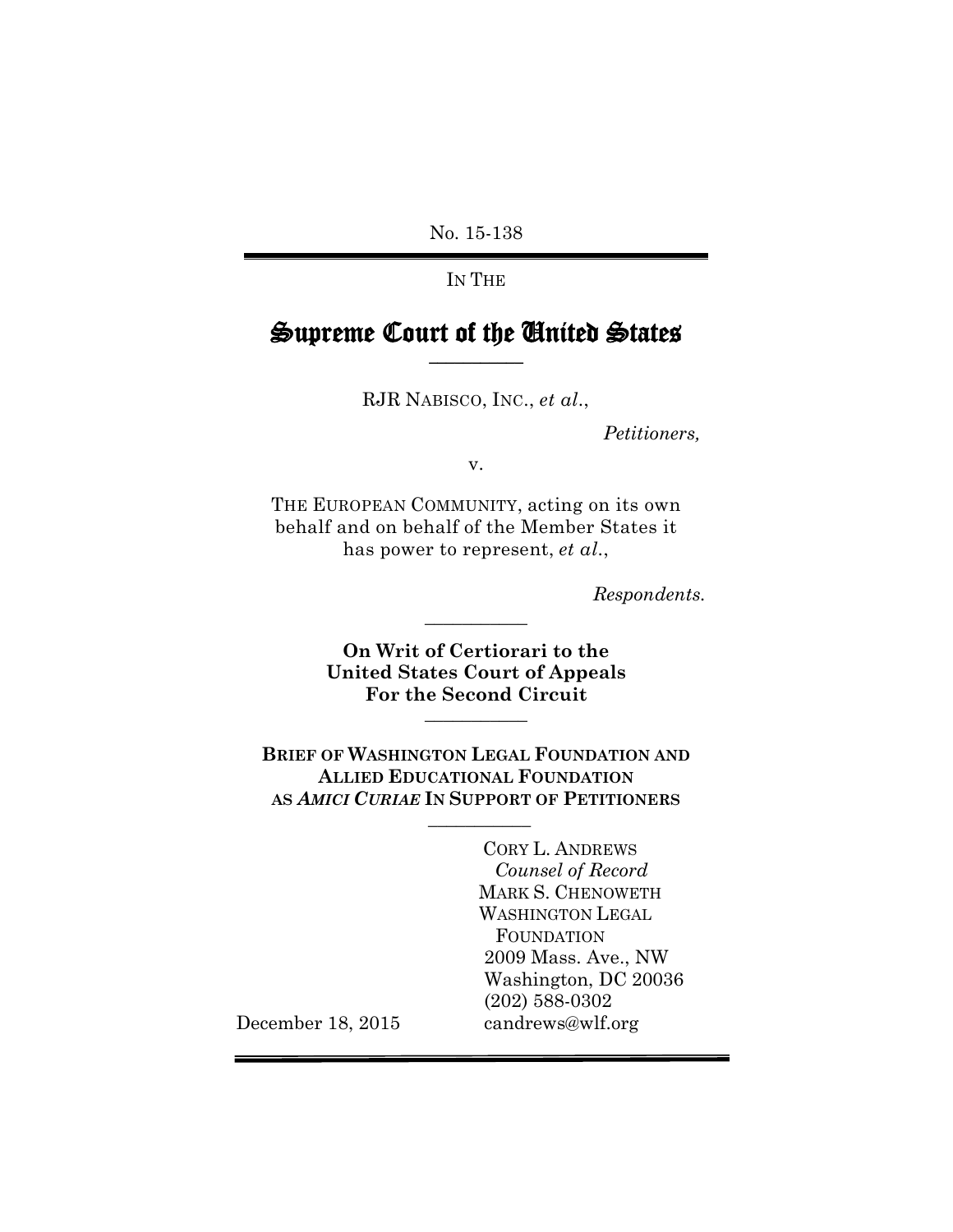# **QUESTION PRESENTED**

Whether, or to what extent, the Racketeer Influenced and Corrupt Organizations Act, 18 U.S.C. § 1961 *et seq*., applies extraterritorially.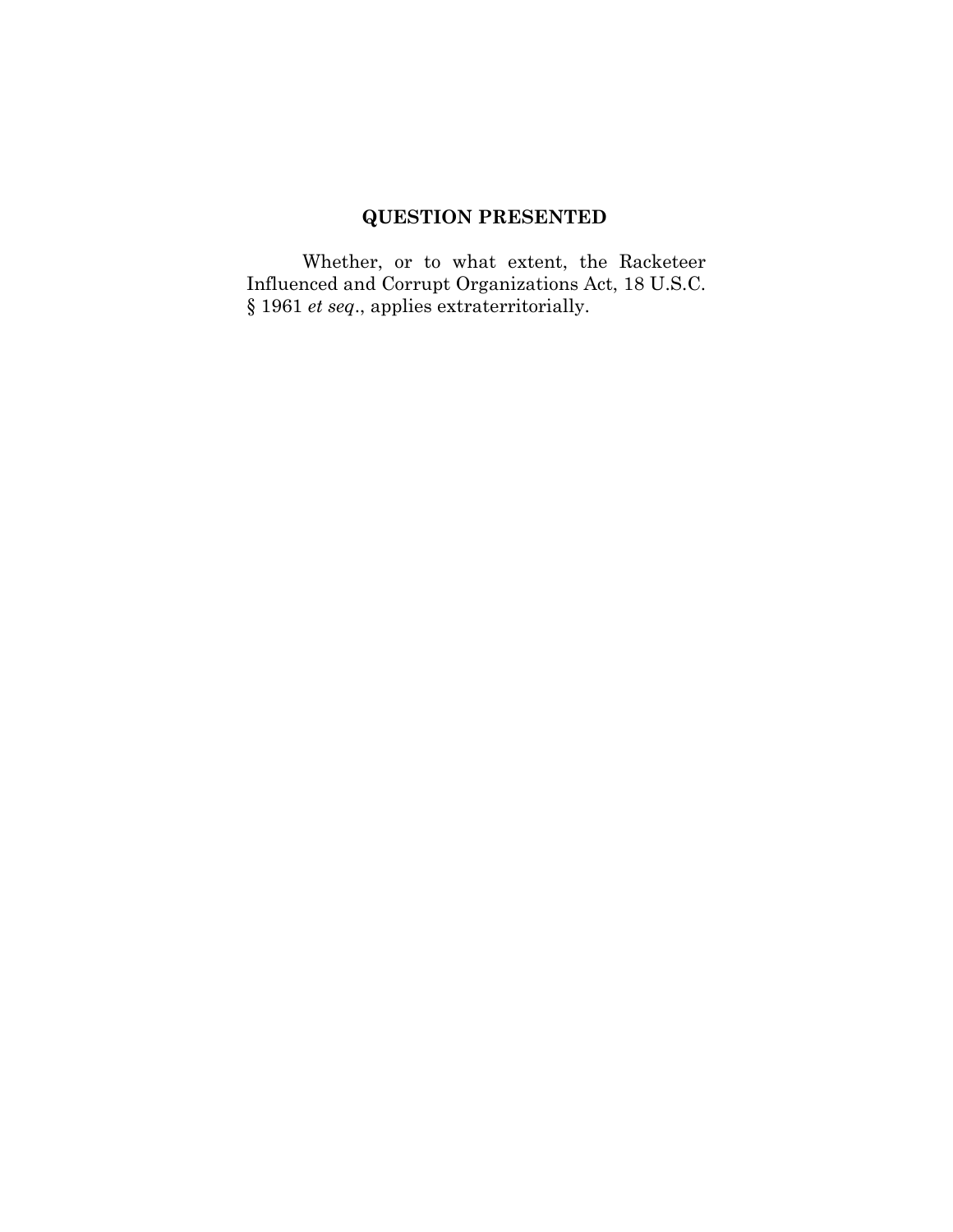## **TABLE OF CONTENTS**

## **Page**

|     |                          | INTEREST OF AMICI CURIAE  1                                                                                                                                                                             |
|-----|--------------------------|---------------------------------------------------------------------------------------------------------------------------------------------------------------------------------------------------------|
|     |                          |                                                                                                                                                                                                         |
|     |                          |                                                                                                                                                                                                         |
|     |                          |                                                                                                                                                                                                         |
| I.  | $A_{\cdot}$<br><b>B.</b> | THE GLOBAL EXPANSION OF RICO<br>INVITES AN EXPLOSION IN CIVIL<br>Civil RICO Is Uniquely Prone to<br>Abuse by the Plaintiffs' Bar  8<br>Extraterritorial Application of<br>RICO Will Only Invite Further |
| II. | THE                      | PRESUMPTION AGAINST<br>EXTRATERRITORIALITY GOVERNS<br>§ 1962 OF RICO IN BOTH CIVIL AND                                                                                                                  |
|     | A.                       | This Court's Presumption Against<br><b>Extraterritoriality Applies Fully to</b><br>Criminal Statutes 15                                                                                                 |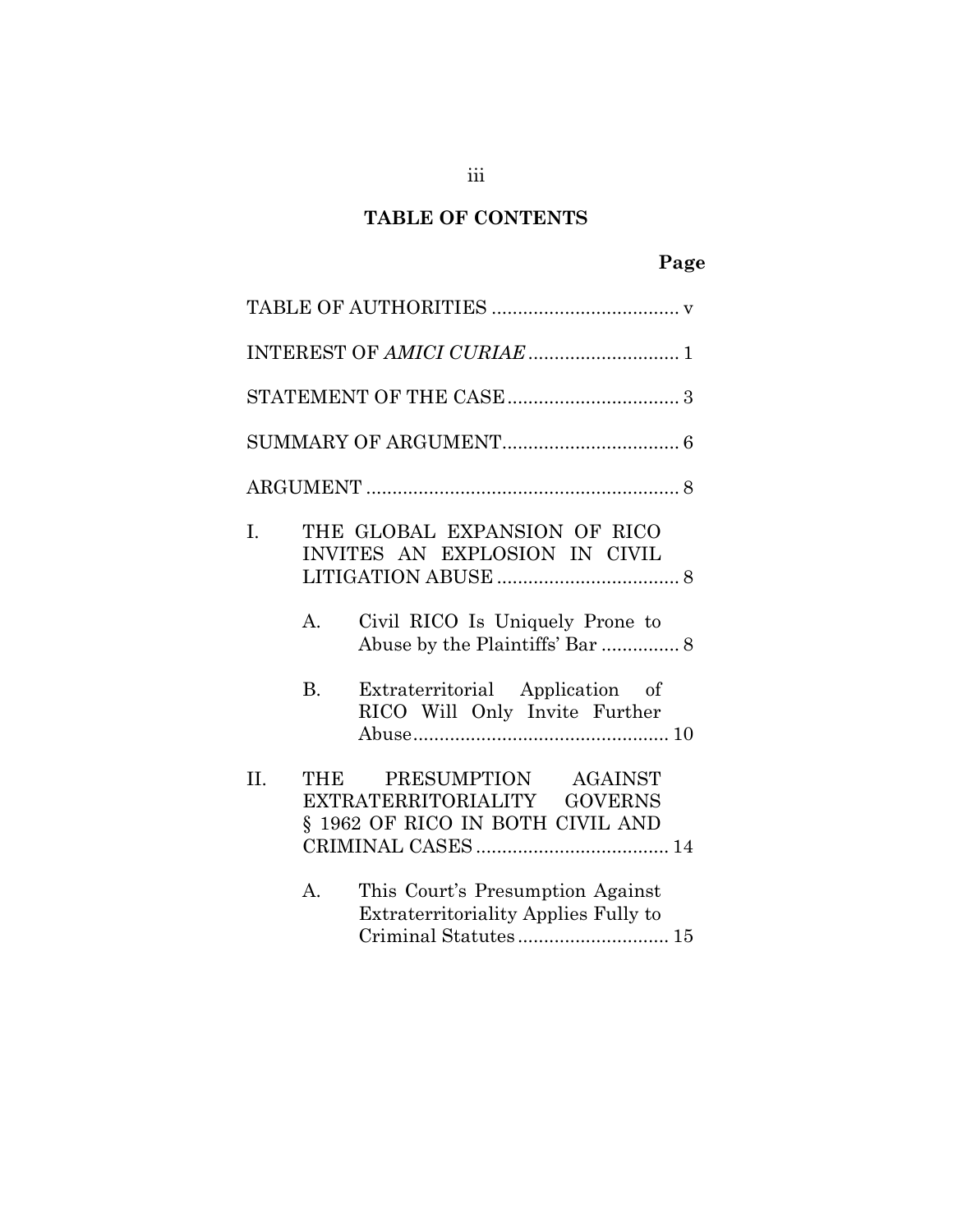- B. Statutes Providing for Civil and Criminal Liability Can Have Only One Authoritative Meaning ............. 18
- III. IN THE WAKE OF *KIOBEL*, ACTIVIST PLAINTIFFS ARE EXPLOITING CIVIL RICO AS A SURROGATE FOR CLAIMS THAT THIS COURT FORECLOSED UNDER THE ALIEN TORT STATUTE..... 21
- CONCLUSION....................................................... 25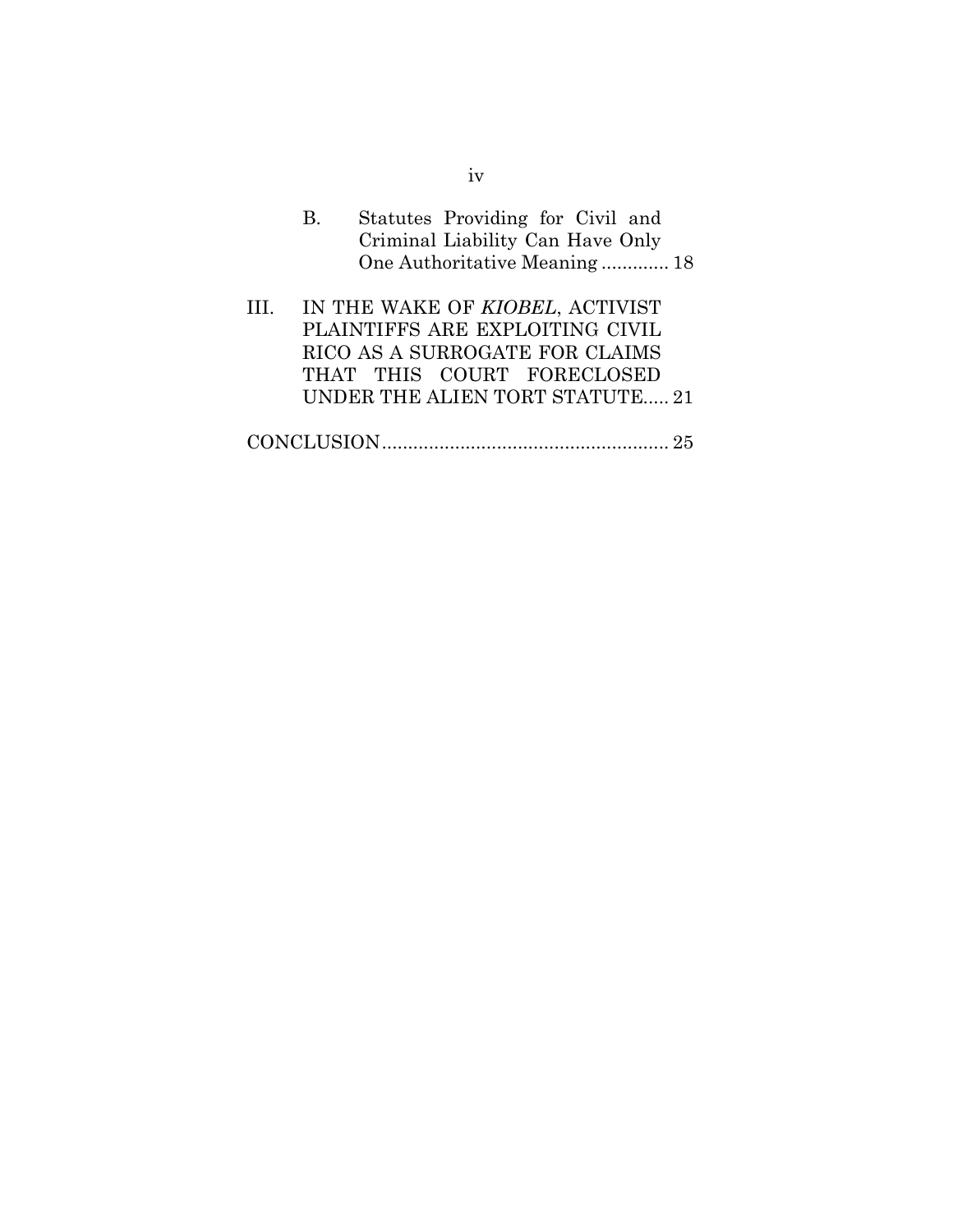## **TABLE OF AUTHORITIES**

# **Page(s)**

## **CASES:**

| Am. Isuzu Motors, Inc. v. Ntsebeza,                                     |
|-------------------------------------------------------------------------|
| Anza v. Ideal Steel Supply Corp.,                                       |
| Blackmer v. United States,                                              |
| Bond v. United States,                                                  |
| Carter v. Welles-Bowen Realty, Inc.,<br>736 F.3d 722 (6th Cir. 2013) 18 |
| Clark v. Martinez,                                                      |
| Crandon v. United States,                                               |
| Doe I v. Unocal Corp.,                                                  |
| EEOC v. Arabian Am. Oil Co.,                                            |
| European Cmty. v. RJR Nabisco, Inc.,                                    |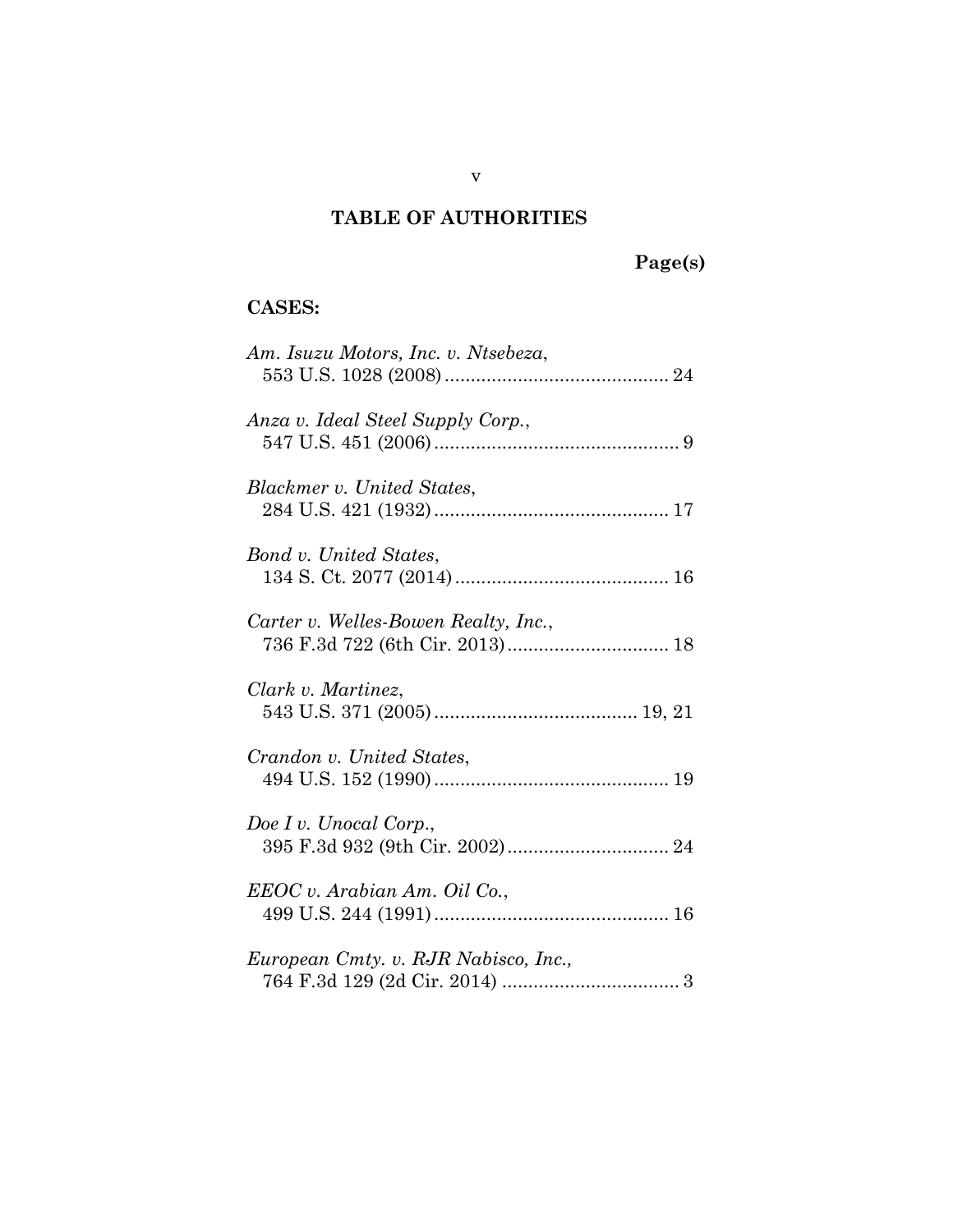# **Page(s)**

| $FCC$ v. Am. Broad. Co.,                                                                         |
|--------------------------------------------------------------------------------------------------|
| Filartiga v. Peña-Irala,                                                                         |
| Hertz Corp. v. Friend,                                                                           |
| H.J. Inc. v. Nw. Bell Tel. Co.,                                                                  |
| Int'l Data Bank, Ltd. v. Zepkin,                                                                 |
| Khulumani v. Barclay Nat'l Bank Ltd.,                                                            |
| Kiobel v. Royal Dutch Petroleum Co.,                                                             |
| Leocal v. Ashcroft,                                                                              |
| Morrison v. Nat'l Australia Bank Ltd.,                                                           |
| Norex Petroleum Ltd. v. Access Indus., Inc.,                                                     |
| Saleh v. Titan Corp.,<br>580 F.3d 1 (D.C. Cir. 2009),<br>cert. denied, 131 S. Ct. 3055 (2011) 24 |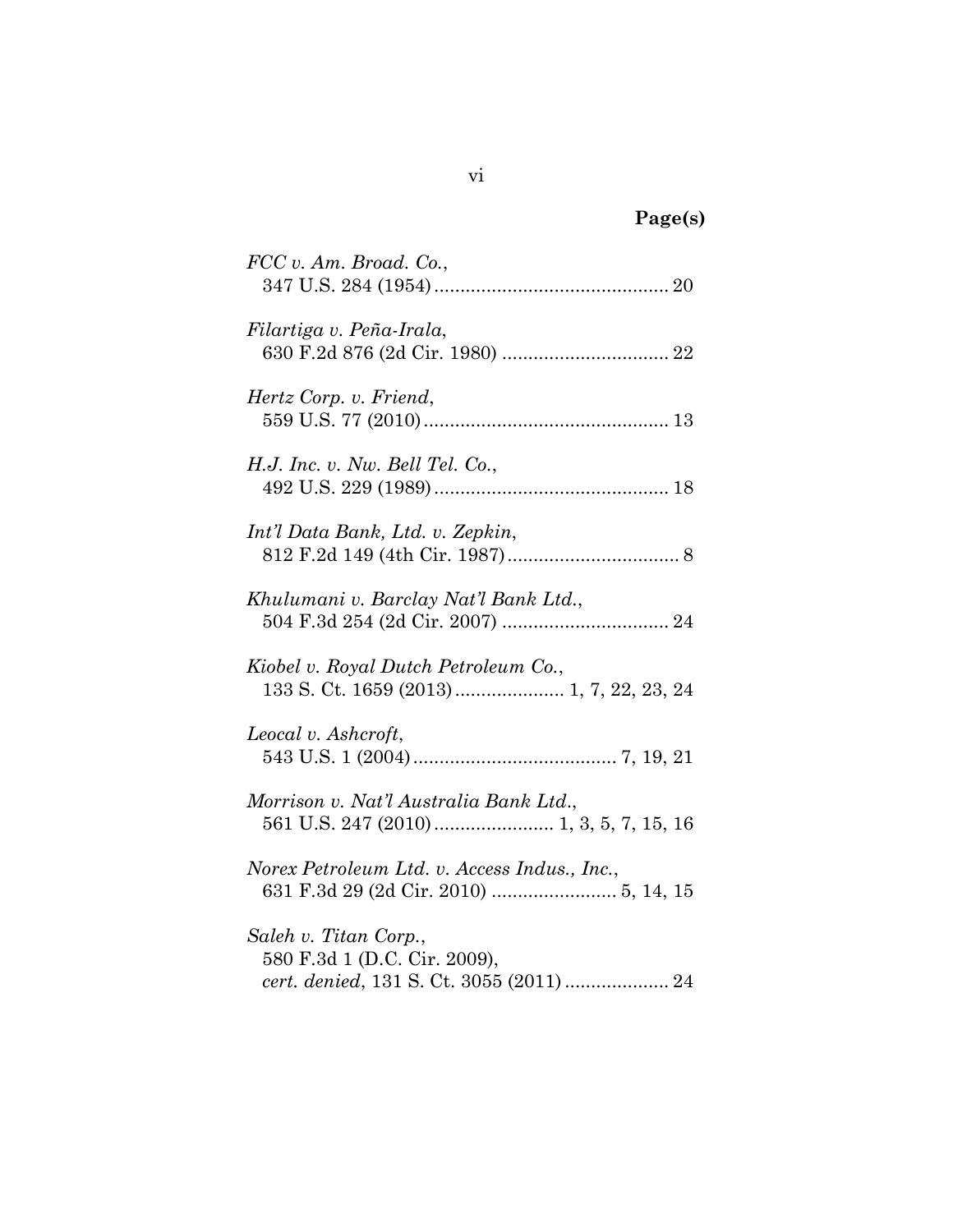| σeι<br>ш<br>г. | ۰. |
|----------------|----|
|----------------|----|

| Scheidler v. Nat'l Org. for Women,                         |
|------------------------------------------------------------|
| Sedima, S.P.R.L. v. Imrex Co.,                             |
| Small v. United States,                                    |
| Sosa v. Alvarez-Machain,                                   |
| United States v. Ayesh,<br>702 F.3d 162 (4th Cir. 2012) 17 |
| United States v. Bowman,                                   |
| United States v. Flores,                                   |
| United States v. Gatlin,                                   |
| United States v. Palmer,                                   |
| United States v. Santos,                                   |
| United States v. Thompson/Ctr. Arms Co.,                   |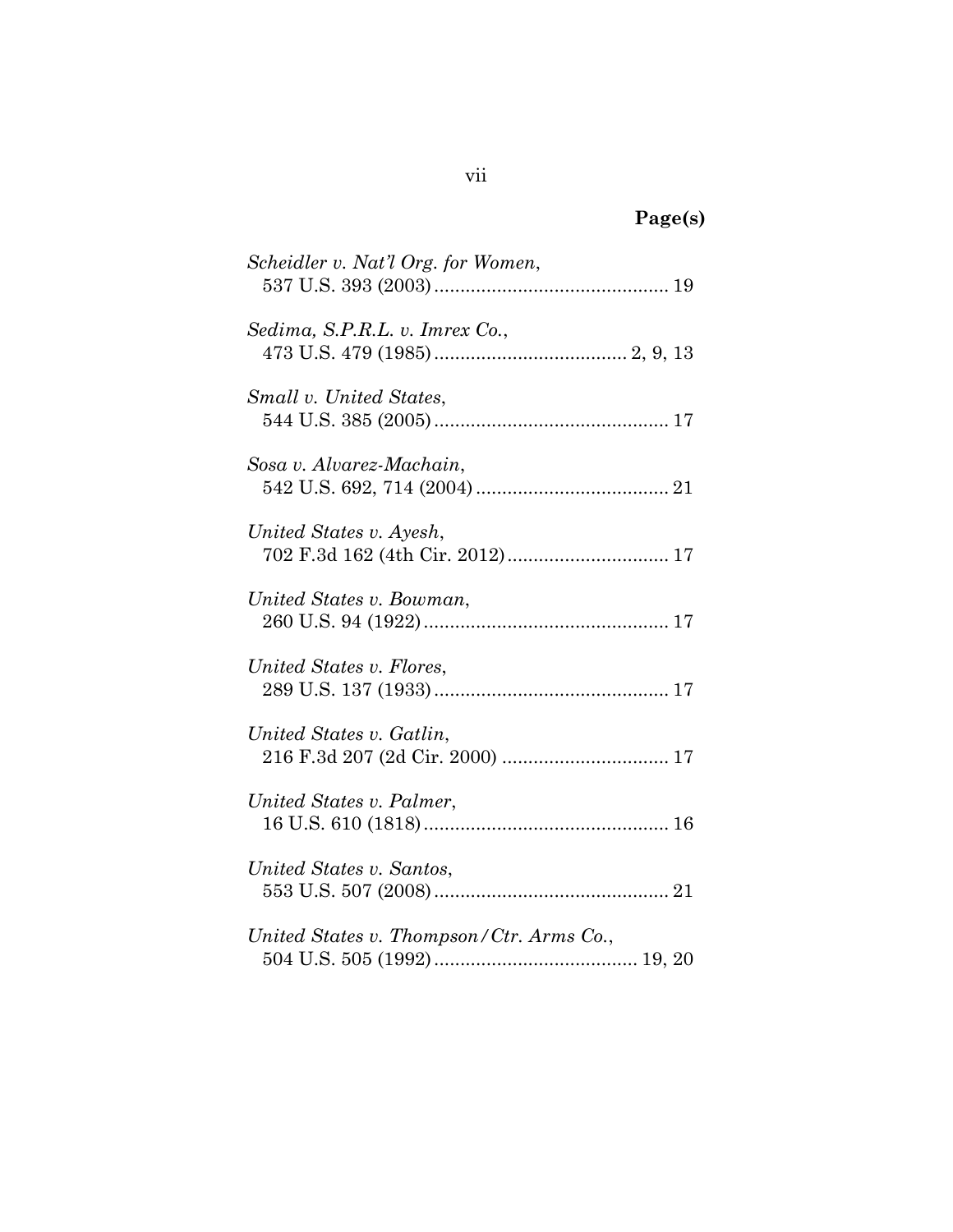## **Page(s)**

| United States v. Vilar,            |
|------------------------------------|
| United States v. Wiltberger,       |
| Whitman v. United States.          |
| Wiwa v. Royal Dutch Petroleum Co., |
| <b>STATUTES:</b>                   |

# 18 U.S.C. § 1961 *et seq*............................................. 1 18 U.S.C. § 1962............................................... 15, 18 18 U.S.C. § 1964(c)......................................... 4, 8, 15 18 U.S.C. § 1965(a)................................................... 9 28 U.S.C. § 1350..................................................... 21

## **OTHER AUTHORITIES:**

| Pamela H. Busy, <i>Private Justice</i> , |  |
|------------------------------------------|--|
|                                          |  |

Brief of the United States as *Amicus Curiae* in Support of Limited Rehearing En Banc, *Norex Petroleum Ltd. v. Access Indus., Inc.*, No. 07-4553-cv (2d Cir. Nov. 22, 2010)......... 14, 15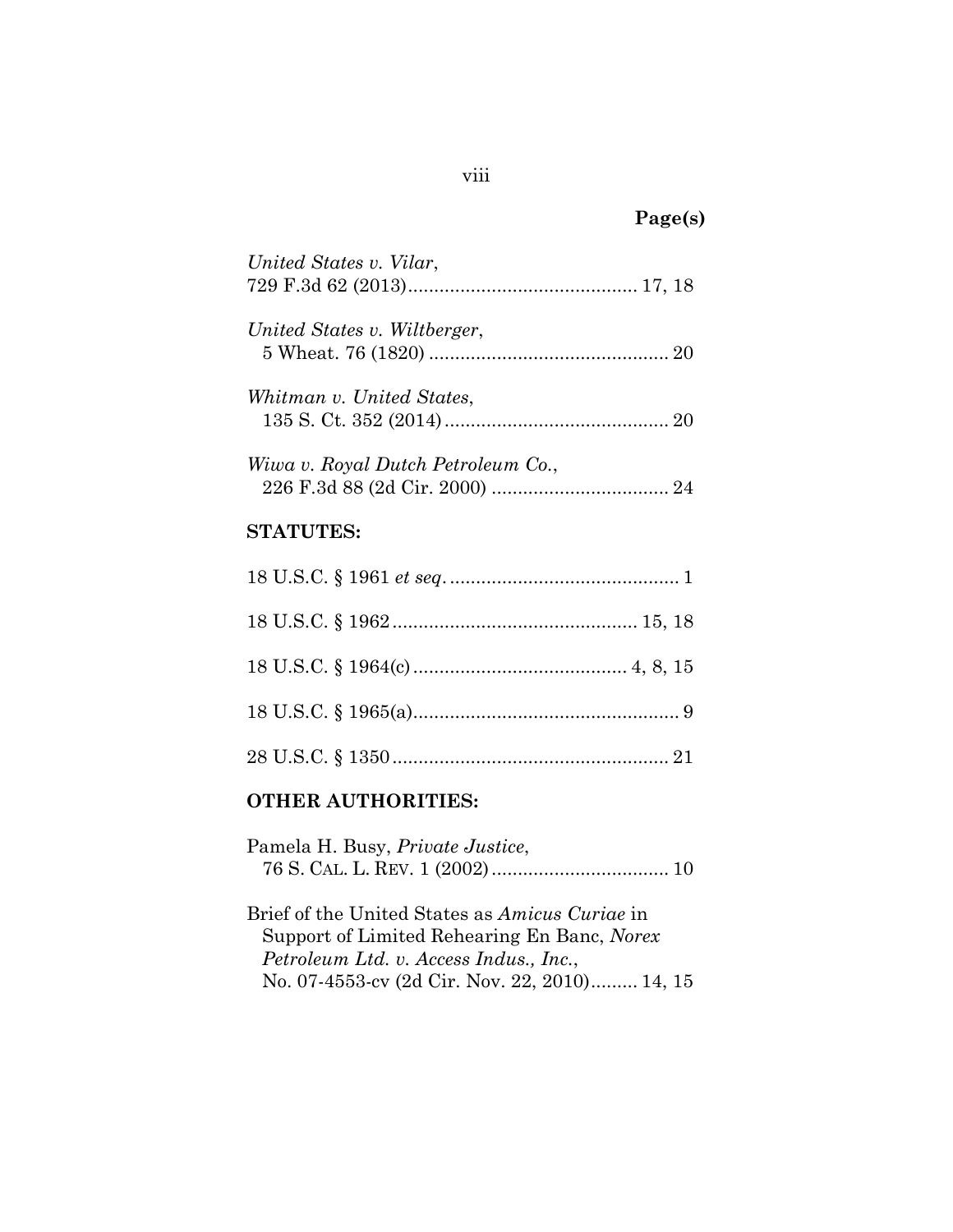| Brief for the United States of America,<br>United States v. Vilar, No. 10-521(L)                                                                                                       |
|----------------------------------------------------------------------------------------------------------------------------------------------------------------------------------------|
| Eric Allen Engle, <i>Extraterritorial Jurisdiction</i> :<br>Can RICO Protect Human Rights?, 3 J. HIGH                                                                                  |
| David Keenan & Sabrina P. Shroff, Taking the<br>Presumption Against Extraterritoriality<br>Seriously in Criminal Cases After Morrison<br>and Kiobel, 45 LOY. U. CHI. L.J. 71 (2013) 19 |
| HAROLD HONGJU KOH, TRANSNATIONAL<br>LITIGATION IN UNITED STATES COURTS (2008) 22                                                                                                       |
| Nicholas L. Nybo, A Three-Ring Circus: The<br>Exploitation of Civil RICO, How Treble<br>Damages Caused It, and Whether Rule 11 Can<br>Remedy the Abuse, 18 ROGER WILLIAMS U.L.         |
| Anne B. Poulin, <i>RICO</i> : Something for Everyone,                                                                                                                                  |
| Robert K. Rasmussen, <i>Introductory Remarks</i><br>and a Comment on Civil RICO's Remedial<br><i>Provisions, 43 VAND. L. REV. 623 (1990)  10</i>                                       |
| William H. Rehnquist, Remarks of the Chief                                                                                                                                             |

 *Justice*, 21 ST. MARY'S L.J. 5 (1989)...................... 9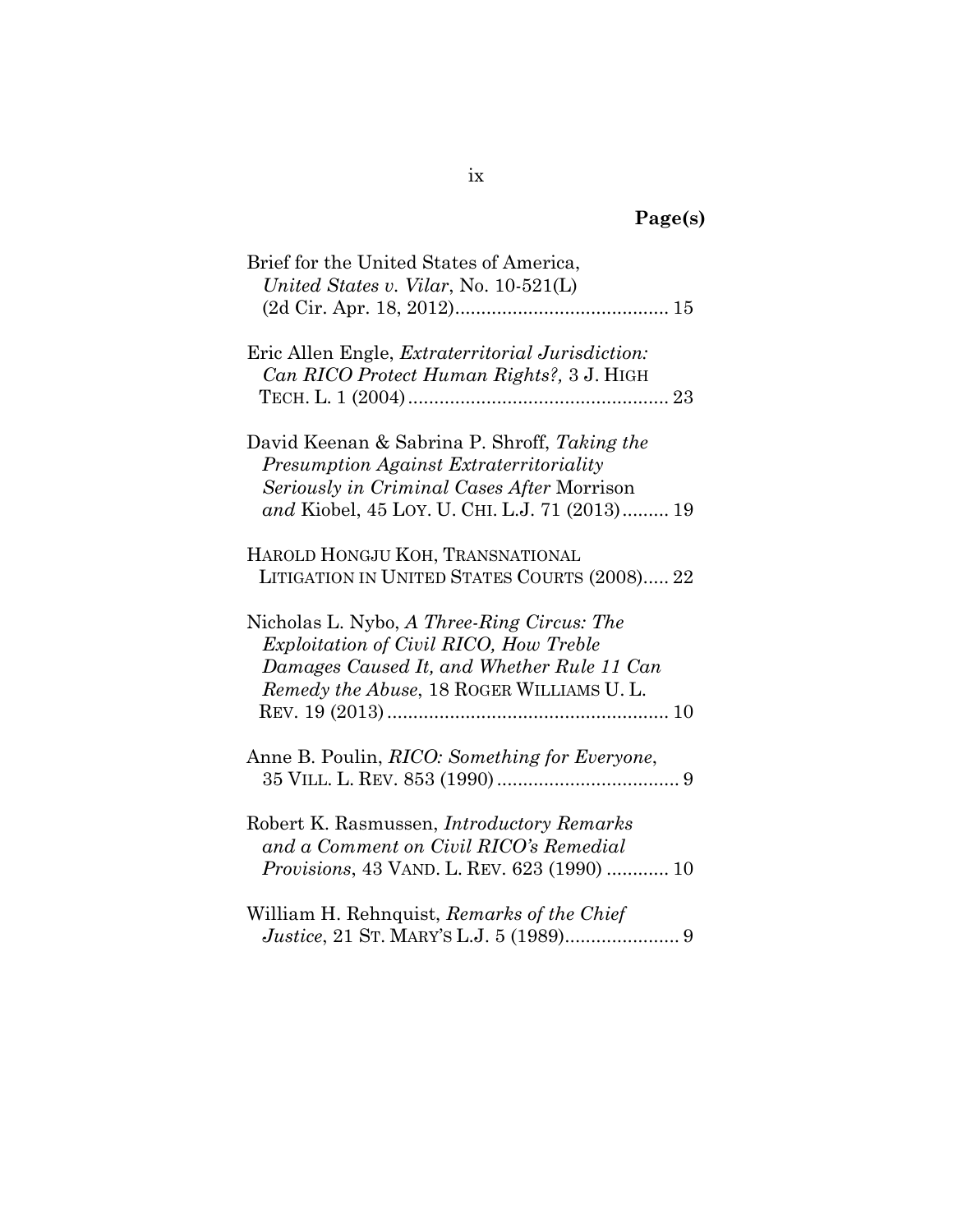# **Page(s)**

| Petra J. Rodrigues, <i>The Civil RICO Racket</i> :<br>Fighting Back with Federal Rule of Procedure |
|----------------------------------------------------------------------------------------------------|
| Ignacio Sanchez & Kevin O'Scannlain,                                                               |
| Foreign Governments' Misuse of Federal RICO:                                                       |
| The Case for Reform, WASHINGTON LEGAL                                                              |
| FOUNDATION WORKING PAPER (May 2006) 11, 12                                                         |
| ANTONIN SCALIA & BRYAN A. GARNER, READING                                                          |
| LAW: THE INTERPRETATION OF LEGAL TEXTS                                                             |
|                                                                                                    |
| Julian Simcock, Recalibrating After Kiobel:                                                        |
| Evaluating the Utility of the Racketeer                                                            |
| Influenced and Corrupt Organizations Act                                                           |
| (RICO) in Litigating International Corporate                                                       |
|                                                                                                    |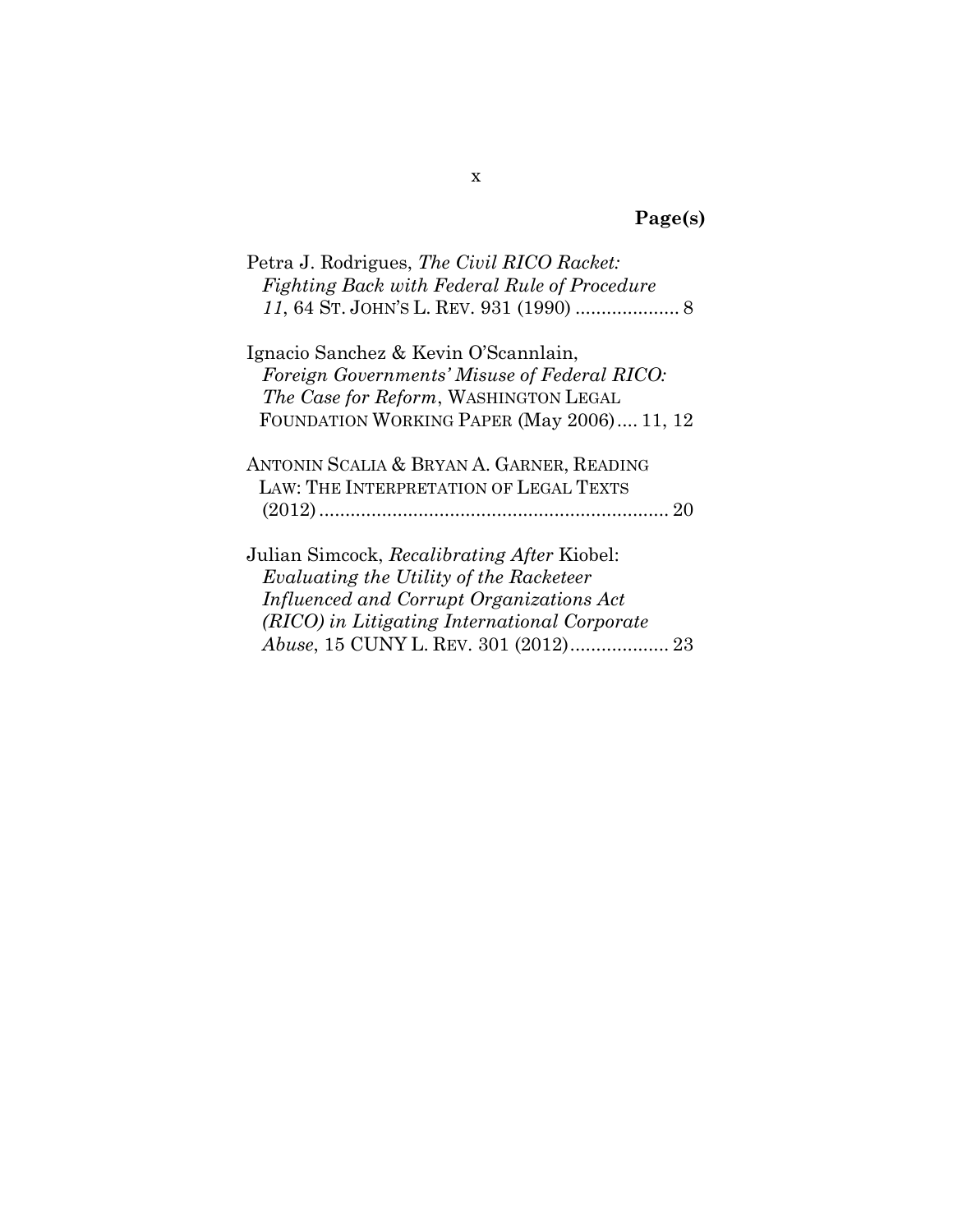#### **INTERESTS OF** *AMICI CURIAE***[1](#page-10-0)**

Washington Legal Foundation (WLF) is a nonprofit, public-interest law firm and policy center with supporters in all 50 States. WLF devotes a substantial portion of its resources to defending and promoting free enterprise, individual rights, a limited and accountable government, and the rule of law. To that end, WLF regularly appears in this Court as *amicus curiae* to defend the presumption that, absent clear congressional intent to the contrary, acts of Congress do not provide a remedy for alleged misconduct occurring outside the United States. *See, e.g., Kiobel v. Royal Dutch Petroleum Co.*, 133 S. Ct. 1659 (2013); *Morrison v. Nat'l Australian Bank Ltd.*, 561 U.S. 247 (2010). In addition, WLF's Legal Studies Division, the publishing arm of WLF, frequently publishes articles on the proper scope of civil actions under the Racketeer Influenced and Corrupt Organizations Act, 18 U.S.C. § 1961 *et seq*. (RICO). *See, e.g.,* Ignacio Sanchez & Kevin O'Scannlain, *Foreign Governments' Misuse of Federal RICO: The Case for Reform*, WASHINGTON LEGAL FOUNDATION WORKING PAPER (May 2006).

Allied Educational Foundation (AEF) is a nonprofit charitable foundation based in Tenafly,

 $\overline{a}$ 

<span id="page-10-0"></span>**<sup>1</sup>** Pursuant to Supreme Court Rule 37(6), *amici* state that no counsel for a party authored this brief in whole or in part; and that no person or entity, other than *amici* and their counsel, made a monetary contribution intended to fund the preparation and submission of this brief. All parties to this dispute have consented to the filing of this brief, and stipulations of consent have been lodged with the Court.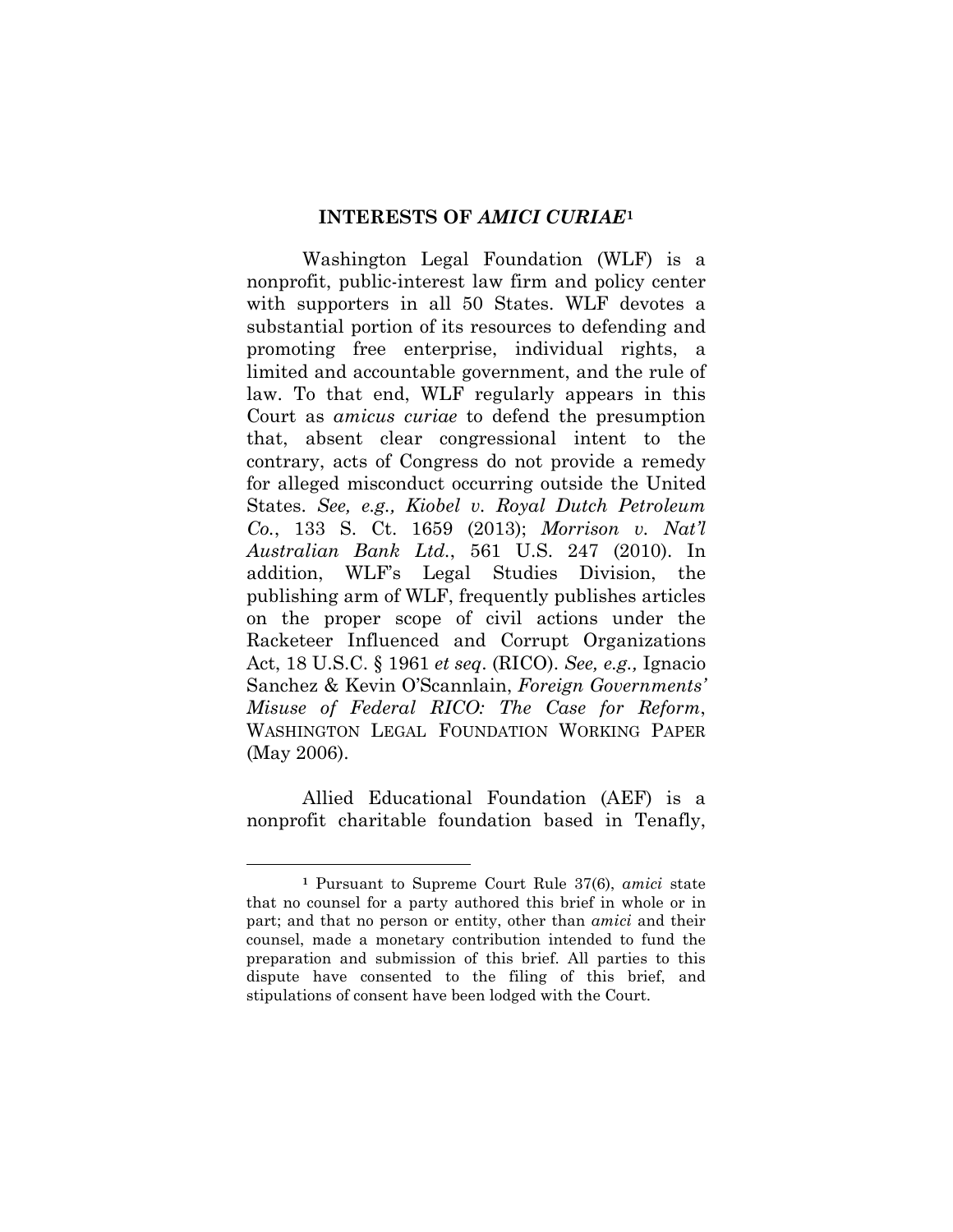New Jersey. Founded in 1964, AEF is dedicated to promoting education in diverse areas of study, such as law and public policy, and has appeared as *amicus curiae* in this Court on a number of occasions.

*Amici* have long been concerned that the reflexive invocation of RICO by civil litigants engaged in garden-variety commercial disputes does violence to the original purpose of RICO and unnecessarily burdens the federal judiciary. While Congress adopted RICO as a tool to fight organized crime, civil RICO is now frequently invoked in "everyday fraud cases brought against respected and legitimate enterprises." *Sedima, S.P.R.L. v. Imrex Co.*, 473 U.S. 479, 499 (1985). Among the many abusive attempts to drastically expand RICO's reach, none are more problematic than recent civil suits brought by foreign governments against American businesses for overseas conduct.

*Amici* agree with petitioners that there is no statutory basis for inferring that Congress enacted RICO with the expansive, extraterritorial scope attributed to it by the panel below. We write separately to address the significant harm that will result for our civil justice system if this Court were to affirm the Second Circuit's untethered expansion of RICO's substantive scope in this case. For the reasons that follow, *amici* join with petitioners in urging the Court to vacate the erroneous holding below.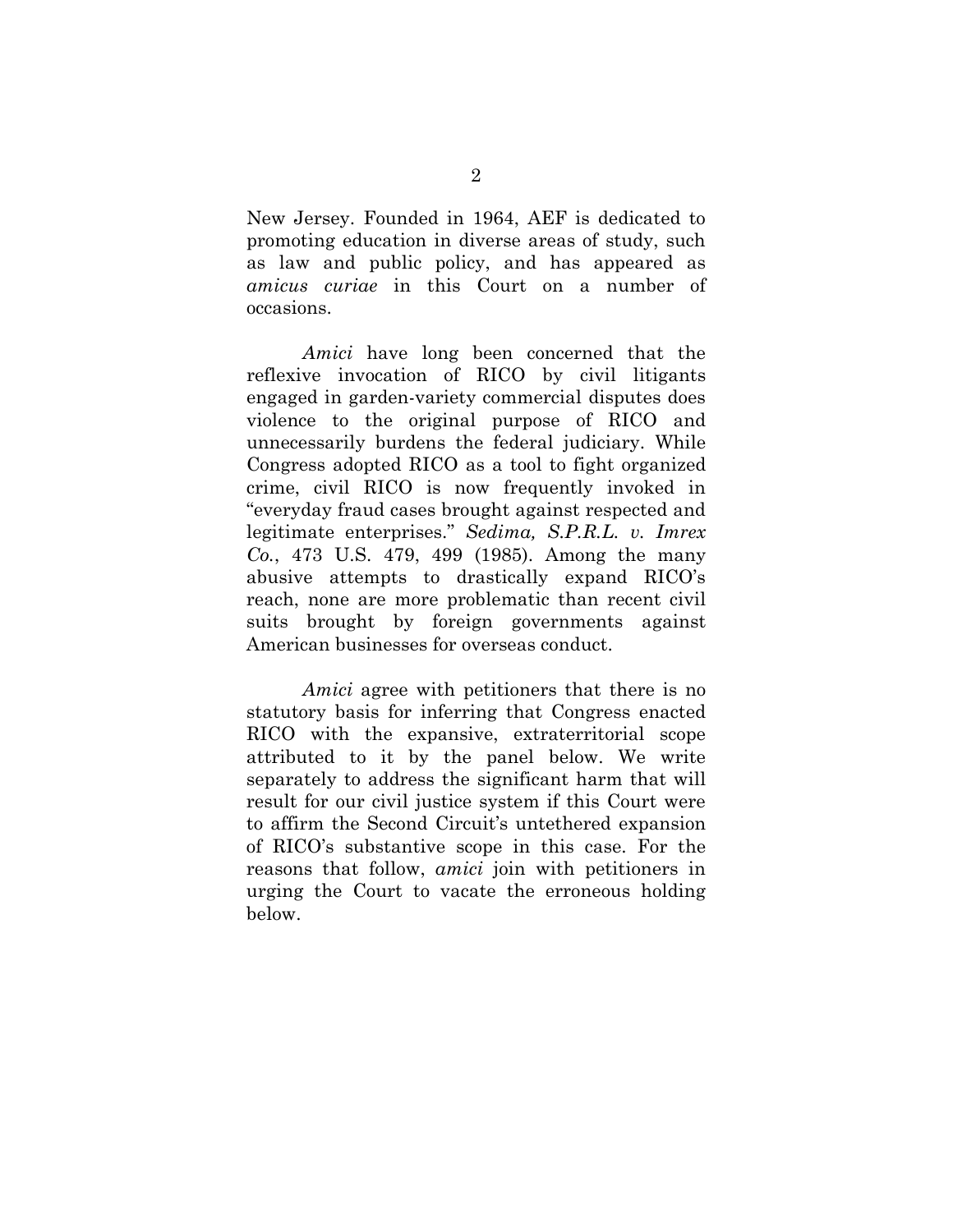#### **STATEMENT OF THE CASE**

Petitioners are RJR Nabisco, Inc. and several related entities. Respondents are the European Community and its 26 member states.[2](#page-12-0) Respondents sued petitioners under RICO, alleging that petitioners conspired with cigarette wholesalers in such far-flung countries as Colombia and Croatia, among other places, to launder monies derived from the sale of illegal narcotics in Europe. Pet. App. 2a-3a. The complaint alleges that, in furtherance of this global conspiracy, petitioners engaged in various predicate racketeering acts in violation of RICO, including mail fraud, wire fraud, and money laundering. *Id.* at 3a-5a. As a result of these alleged RICO violations, respondents claim myriad injuries to European governments and their economies in the form of lost tax revenues, higher law-enforcement costs, and reduced profits to their state-owned tobacco businesses. *Id.* at 211a-228a.

The United States District Court for the Eastern District of New York dismissed respondents' RICO claims. Applying this Court's holding in *Morrison v. Nat'l Australia Bank Ltd*., 561 U.S. 247 (2010), the district court found that because the RICO statute is "silent as to any extraterritorial application," it "has none." Pet. App. 44a. And because the enterprise alleged in the complaint consisted of "a loose association of Colombian and Russian drug-dealing organizations and European

 $\overline{a}$ 

<span id="page-12-0"></span><sup>2</sup> Since this lawsuit was originally filed, the European Community has been incorporated into the European Union. *See European Cmty. v. RJR Nabisco, Inc.,* 764 F.3d 129, 148 (2d Cir. 2014).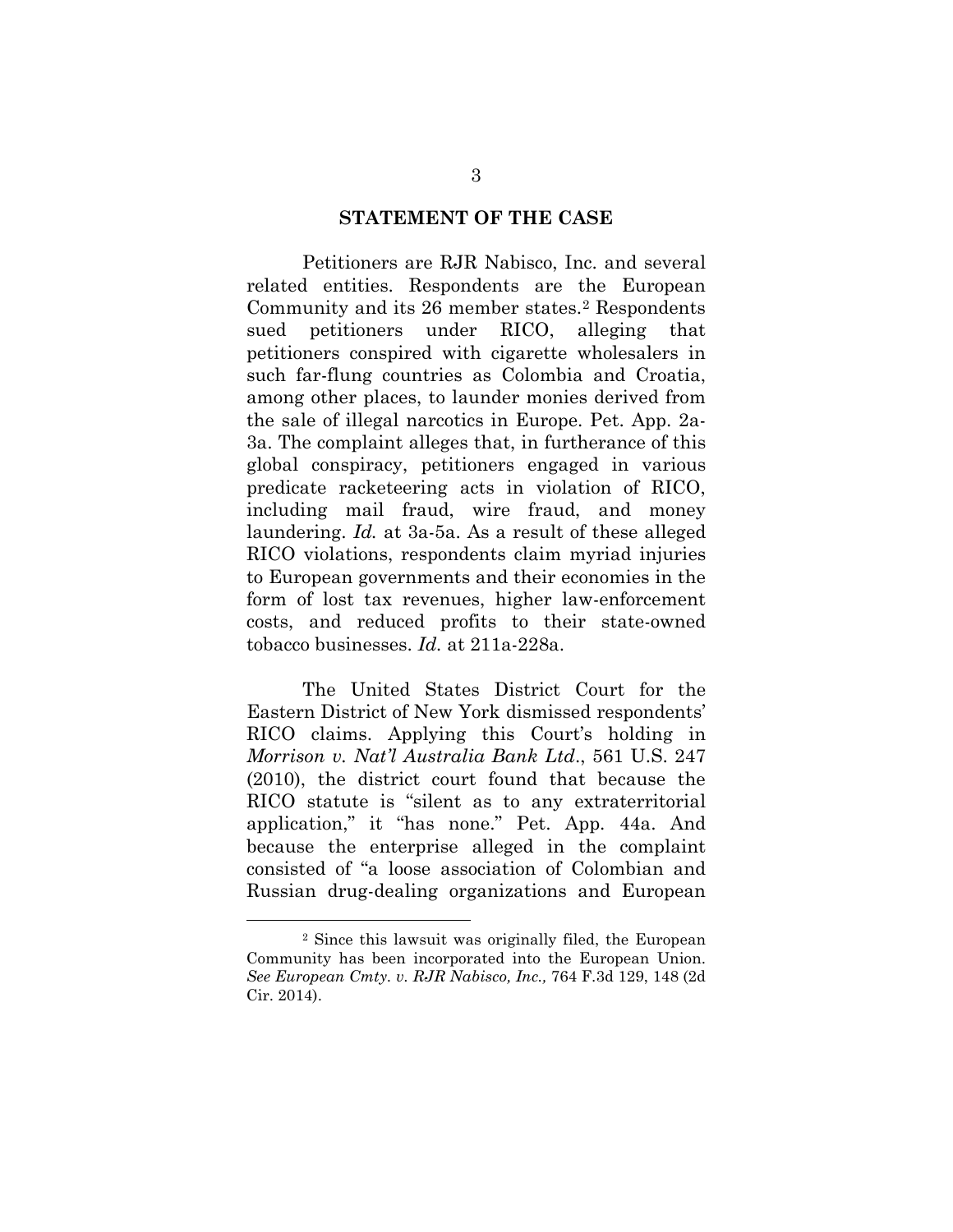money brokers whose activity was directed outside the United States," the complaint failed to state an actionable claim under RICO. *Id.* at 5a.

On appeal, the U.S. Court of Appeals for the Second Circuit reversed, expressly holding that RICO applies extraterritorially. The appeals court rejected the district court's conclusion that RICO cannot apply to extraterritorial conduct because "with respect to a number of offenses that constitute predicates for RICO liability … Congress has clearly manifested an intent that they apply extraterritorially." Pet. App 3a. The panel also fully extended RICO to foreign enterprises, reasoning without any statutory basis that this Court's presumption against extraterritorial application of U.S. laws "does not command giving foreigners carte blanche to violate the laws of the United States." *Id.* at 14a. As to several of the alleged RICO predicates (including mail and wire fraud), the appeals court acknowledged that those statutes do not apply extraterritorially but nevertheless held that the complaint alleged sufficient domestic activity to come within RICO's ambit. *Id.* at 18a-24a.

Petitioners sought rehearing on the basis that, regardless of the geographic scope of the alleged RICO enterprise or any underlying predicate acts, 18 U.S.C. § 1964(c) requires a domestic *injury* before a plaintiff is entitled to treble damages. Pet. App. 55a-58a. In response, the panel issued a second opinion extending § 1964(c) to extraterritorial injuries as well. Reasoning that this Court's presumption against extraterritoriality is "primarily concerned with the question of what *conduct* falls within a statute's purview," the panel held that such a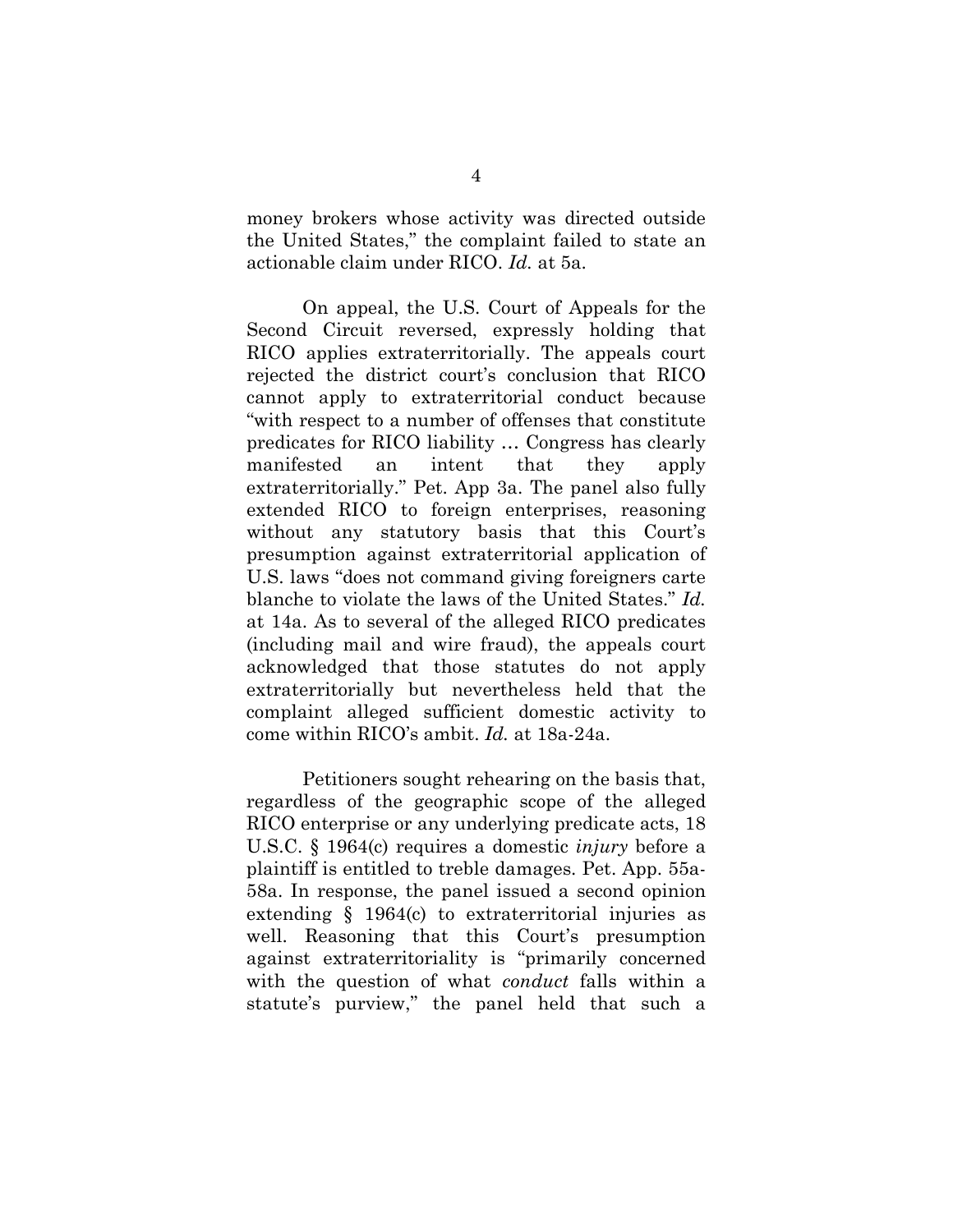presumption does not apply to the question of extraterritorial injury caused by violations of RICO. *Id*. at 58a.

Petitioners sought rehearing en banc, which was denied by an 8-5 vote. Judge Jacobs, writing for all five dissenters, insisted that further review was needed in light of the "frequency of RICO litigation" in the Second Circuit and the "tension" between the panel opinion and prior precedent, including *Norex Petroleum Ltd. v. Access Indus., Inc.*, 631 F.3d 29, 33 (2d Cir. 2010) (per curiam) (holding that because "RICO is silent as to any extraterritorial application … it has none"). Pet. App. 68a-69a.

Judge Cabranes, joined by Judges Jacobs, Raggi, and Livingston, lamented that "a panel of our court has discovered and announced a new, and potentially far-reaching, judicial interpretation of the statute—one that finds little support in [the] history of the statute, its implementation, or the precedents of the Supreme Court." Pet. App. 73a.

Writing for the same four judges, Judge Raggi criticized the panel opinion for creating a circuit split and failing to follow this Court's approach to extraterritorial analysis in *Morrison*. She urged further review not only to decide whether "RICO applies extraterritorially" but in order to establish "criteria for determining whether a RICO claim is domestic or extraterritorial." Pet. App. 77a.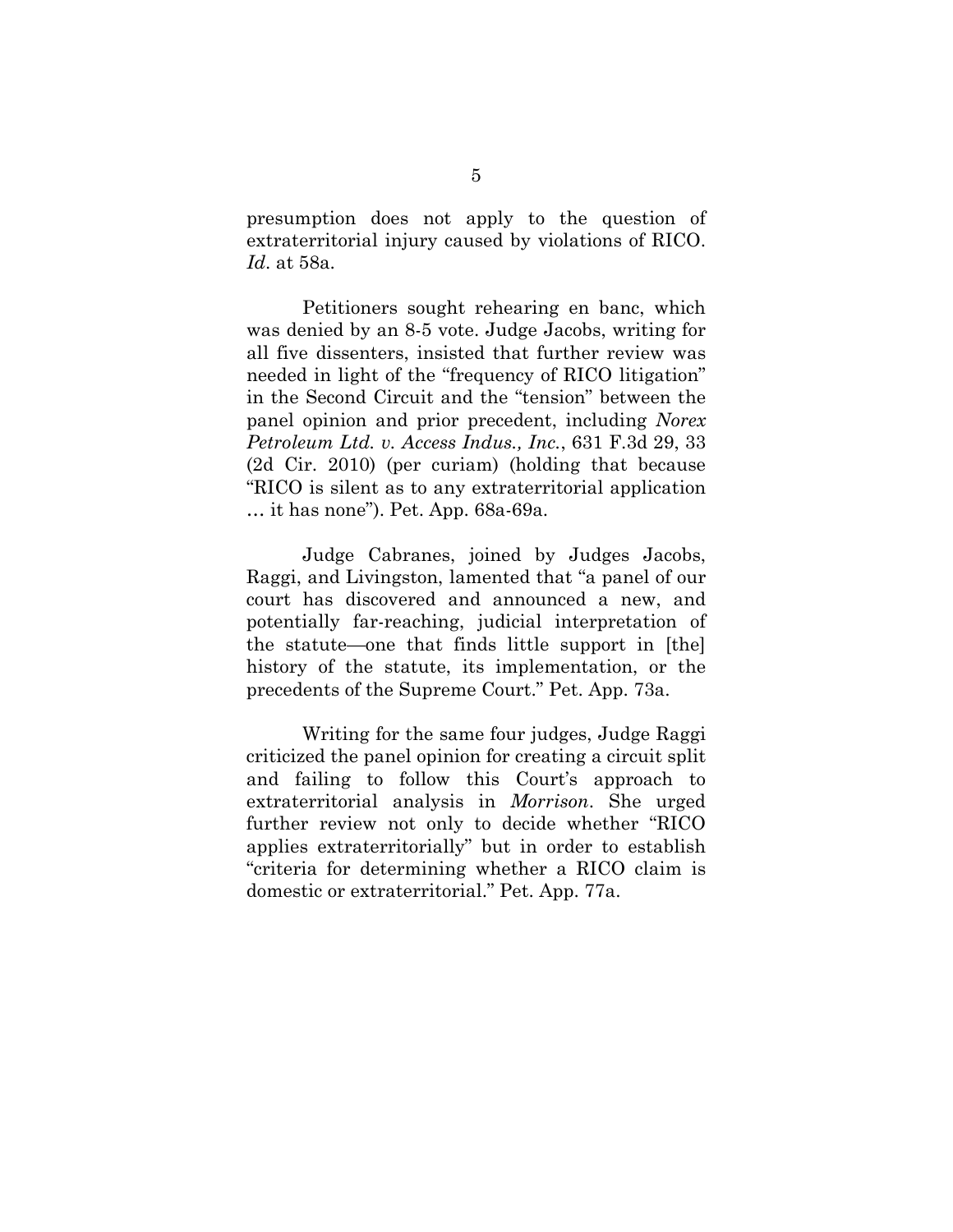#### **SUMMARY OF ARGUMENT**

Although a straightforward application of this Court's precedents clearly dictates that RICO does not apply extraterritorially, the Second Circuit's decision below exacerbates an existing circuit split by extending RICO to cover foreign racketeering, foreign enterprises, *and* foreign injuries. As the petitioners' brief ably demonstrates, absent clear contrary evidence, statutes apply only domestically, not extraterritorially, and nothing in RICO rebuts this Court's longstanding presumption that Congress regulates with only domestic concerns in mind.

Even when cabined to wholly domestic matters, civil RICO is uniquely prone to abuse. RICO is notorious for its elasticity and for enabling plaintiffs to convert ordinary civil disputes into federal racketeering claims. And RICO provides treble damages and recovery of all costs, including attorney fees, to prevailing plaintiffs. Armed with the loss of goodwill and reputation that often follow the news that a defendant company has been accused of "racketeering" activity, civil RICO plaintiffs can extract settlements for even the most frivolous claims.

Giving extraterritorial effect to a statute with the unparalleled breadth and remedies of RICO will only make matters worse. Affirming the decision below unquestionably will invite wholly foreign litigation into the United States, where it does not belong. Allowing foreign litigants to bring what are otherwise ordinary foreign civil disputes into U.S. federal courts will dramatically increase the burden on the federal courts, impose higher litigation costs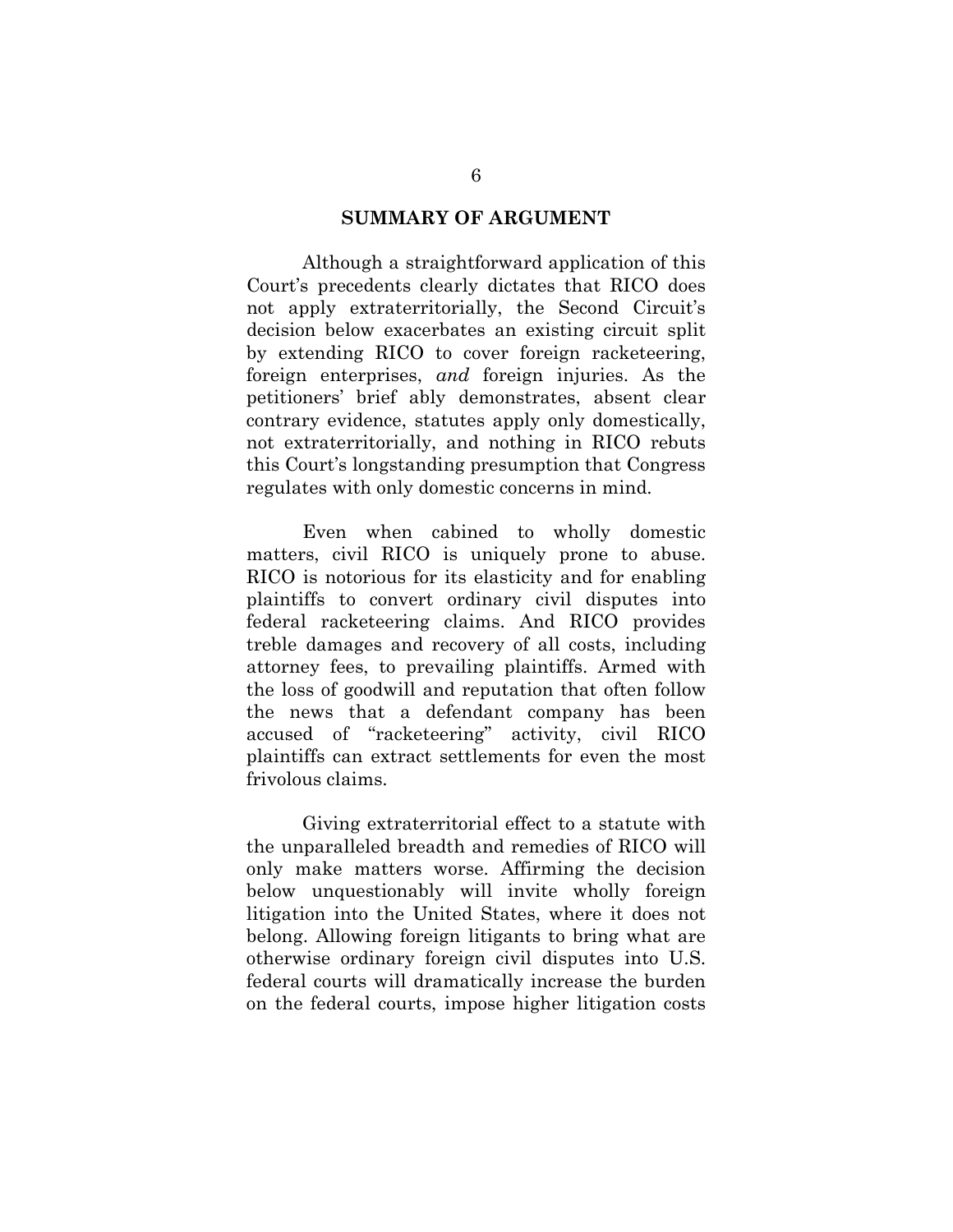on multi-national businesses, force defendants into coercive settlements, and hence work injustice.

Moreover, any contention by the Government that RICO's substantive prohibitions can have two different meanings—an extraterritorial reading in criminal cases, and a purely domestic one in civil cases—is simply wrong. In arguing that RICO simultaneously enjoys two authoritative constructions, the Government has gone so far as to suggest that criminal statutes enjoy a presumption *in favor of* extraterritoriality. Not so. As this Court has emphasized, the presumption against extraterritoriality "applies … in *all* cases." *Morrison*, 561 U.S. at 261 (emphasis added). And when a single statute has both criminal and civil applications, the Court has repeatedly held that "we must interpret the statute consistently, whether we encounter its application in a criminal or noncriminal context." *Leocal v. Ashcroft*, 543 U.S. 1, 11-12 n.8 (2004).

Reversing the panel's expansive holding below is especially crucial in light of this Court's recent decision in *Kiobel v. Royal Dutch Petroleum Co.*, as activist plaintiffs are strategically pivoting to civil RICO as a surrogate for claims that are now foreclosed under the Alien Tort Statute. If this Court were to affirm the Second Circuit's deeply flawed decision below, it would effectively authorize activist plaintiffs to litigate under RICO the very same factual allegations that *Kiobel* now bars them from pursuing under the ATS. Permitting the use of civil RICO as a substitute for ATS litigation would saddle U.S. multi-national companies with paralyzing risks of liability absent any Congressional mandate to do so.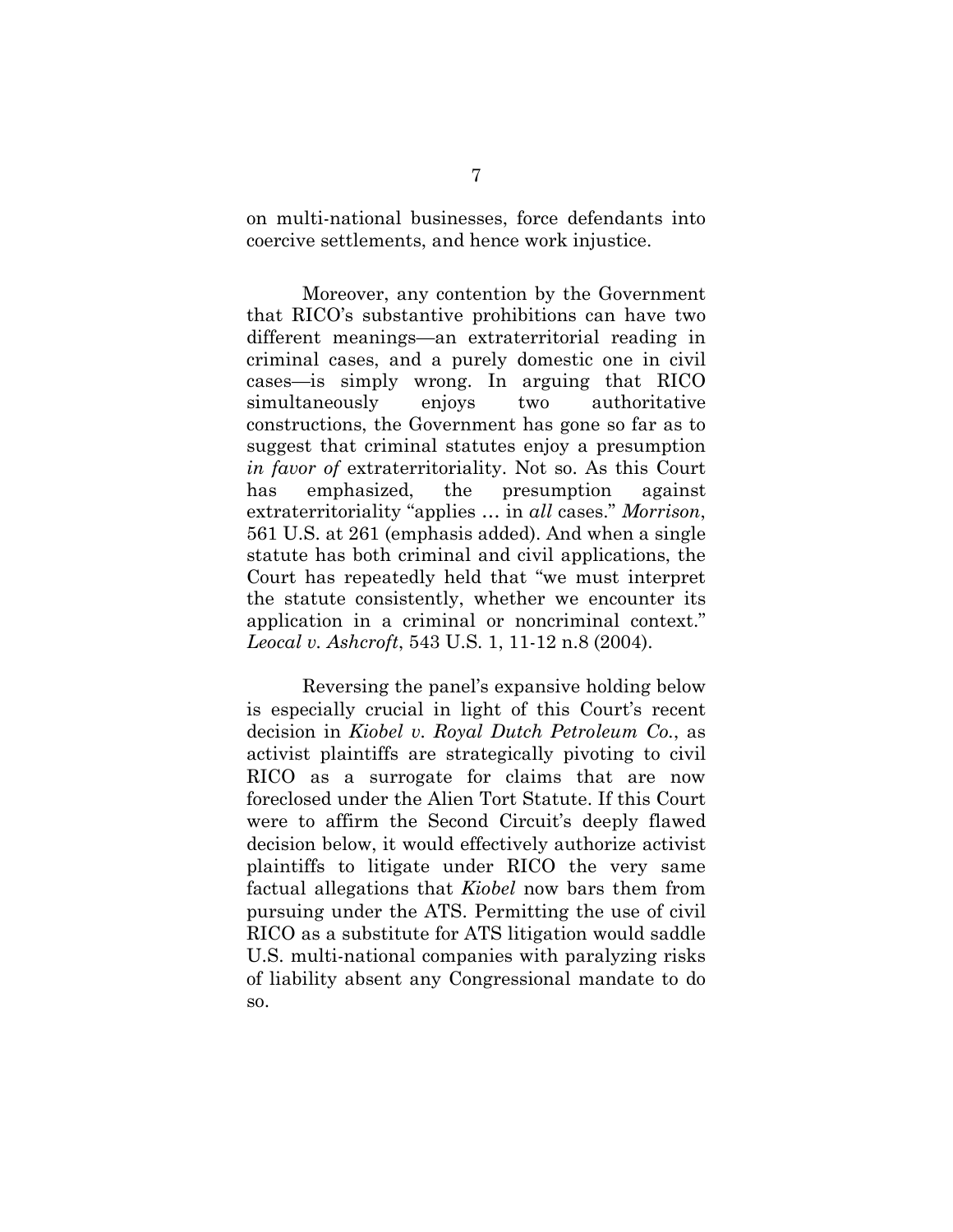#### **ARGUMENT**

#### **I. THE GLOBAL EXPANSION OF RICO INVITES AN EXPLOSION IN CIVIL LITIGATION ABUSE**

#### **A. Civil RICO Is Uniquely Prone to Abuse by the Plaintiffs' Bar**

Although RICO was adopted as a new law enforcement tool for combating organized crime, the civil RICO provision, 18 U.S.C. § 1964(c), has rarely been used for that purpose. Instead, the everincreasing number of civil RICO suits filed each year primarily target legitimate, everyday business activity that would not fit most people's definition of racketeering. And because RICO is drafted so broadly, plaintiffs' attorneys can file as RICO claims a growing number of disputes that Congress never could have foreseen. "Through innovative lawyering, civil RICO claims have centered on a myriad of subjects, including sexual harassment, the 1986 air strike on Libya, mismanagement of hazardous waste sites, anti-abortion protest activities, a parishioner's grievances against her former church, a strict products liability suit involving defective infant formula, and a wrongful discharge action." Petra J. Rodrigues, *The Civil RICO Racket: Fighting Back with Federal Rule of Procedure 11*, 64 ST. JOHN'S L. REV. 931, 936-37 (1990).

Because the "danger of vexatiousness" is especially strong in RICO cases, *Int'l Data Bank, Ltd. v. Zepkin*, 812 F.2d 149, 153 (4th Cir. 1987), the statute has become a highly profitable vehicle for the plaintiffs' bar. As a result, judges and legal scholars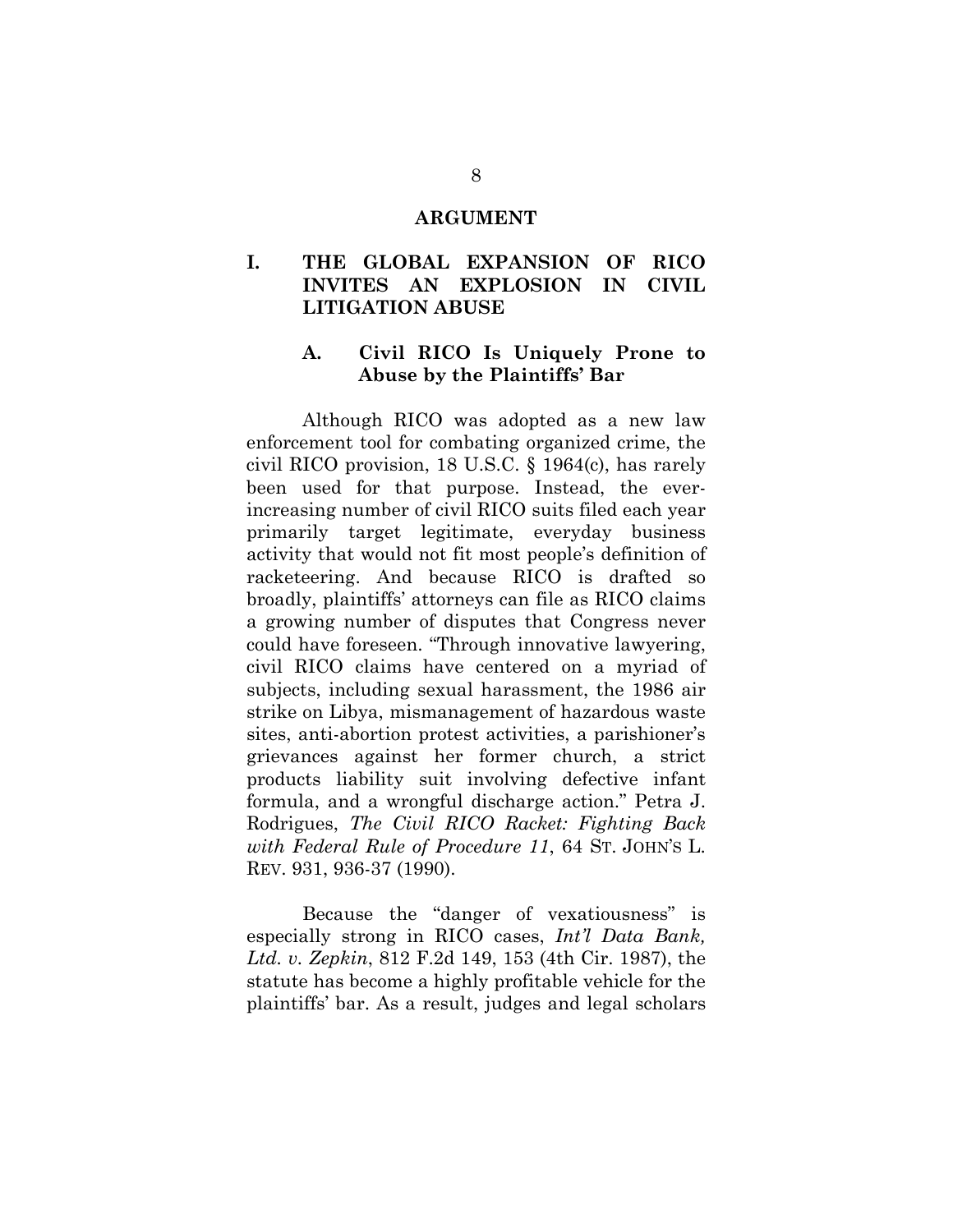have routinely criticized the overly expansive reach of civil RICO, which provides "many ordinary civil cases with an entrée to federal court." Anne B. Poulin, *RICO: Something for Everyone*, 35 VILL. L. REV. 853, 857 (1990); *see Anza v. Ideal Steel Supply Corp.*, 547 U.S. 451, 471-72 (2006) (Thomas, J., dissenting) ("Judicial sentiment that civil RICO's evolution is undesirable is widespread."); William H. Rehnquist, *Remarks of the Chief Justice*, 21 ST. MARY'S L.J. 5, 13 (1989) (inviting "amendments to civil RICO to limit its scope to the sort of wrongs that are connected to organized crime, or have some other reason for being in federal court").

The attractiveness of civil RICO for plaintiffs and the plaintiffs' bar is not difficult to understand. RICO applies not only to individual actors, but also to corporations, and it promises treble damages and recovery of costs, including attorney fees, to prevailing plaintiffs. *See Sedima, S.P.R.L. v. Imrex Co.*, 473 U.S. 479, 504 (1985) (Marshall, J., dissenting) ("RICO is out of control not only because it is so easy to claim grounds for a suit, but because the appeal of treble damages plus legal fees has proved irresistible for plaintiffs and their lawyers."). And RICO's liberal venue provisions, which allow suit to be brought in any district where the defendant "resides, is found, has an agent, or transacts his affairs," 18 U.S.C. § 1965(a), invite forum shopping by RICO plaintiffs.

Moreover, plaintiffs can always threaten to use the provocative public-relations implications of RICO's title to coerce settlements from companies that understandably fear the loss of goodwill and reputation that would accompany news of the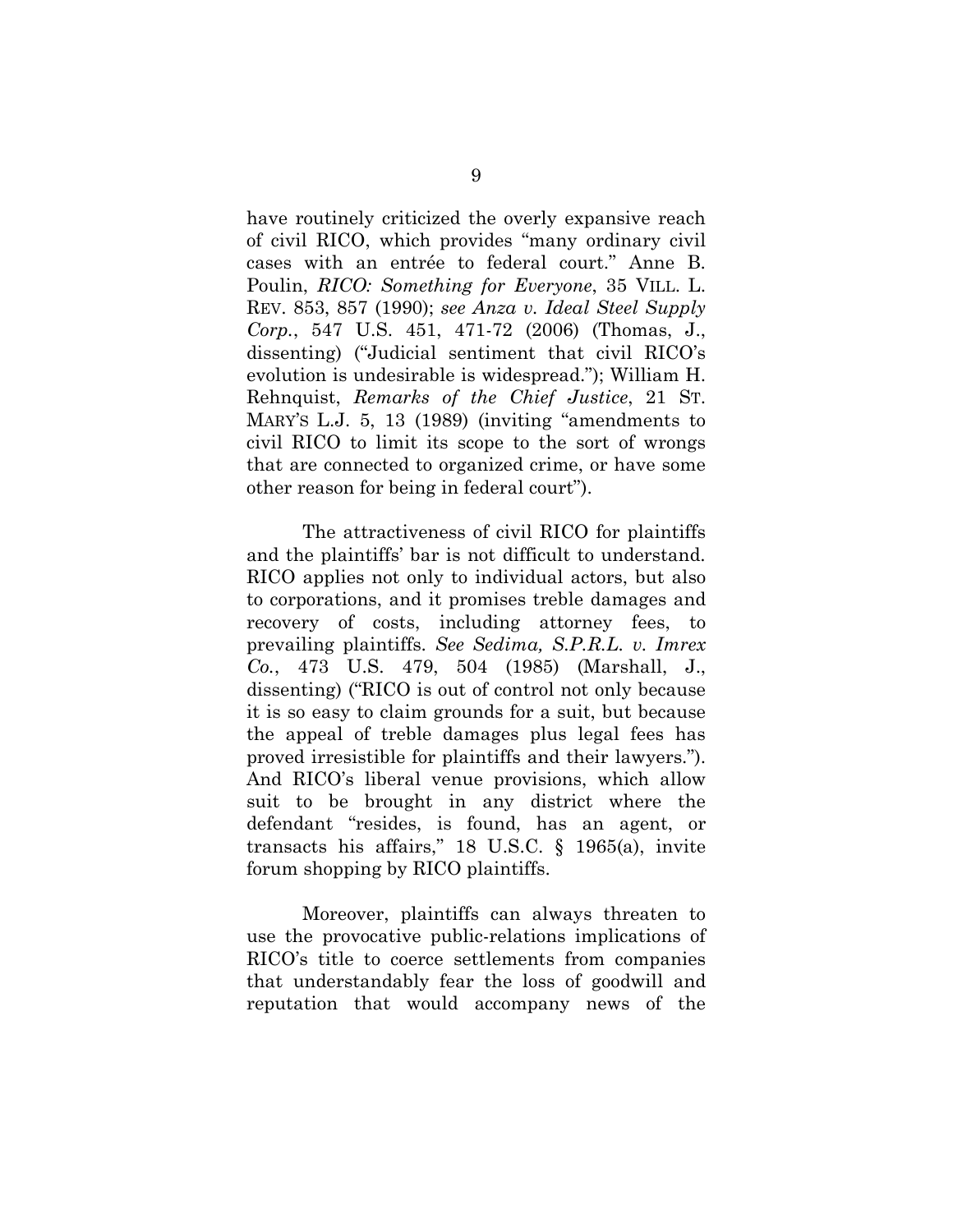company's being accused of "racketeering" activity. "Once a clever lawyer can characterize an opponent's actions as constituting one or two of the myriad of predicate acts, it takes little imagination to deem those actions RICO violations." Robert K. Rasmussen, *Introductory Remarks and a Comment on Civil RICO's Remedial Provisions*, 43 VAND. L. REV. 623, 626 (1990).

Statistical studies suggest that plaintiffs are filing RICO lawsuits based on alleged "racketeering" conduct that federal prosecutors see no reason to pursue. "Between 2001 and 2006, there was an average of 759 civil RICO claims filed per year, while in those same years, a paltry average of 212 criminal RICO cases were referred to the United States Attorney's Office." Nicholas L. Nybo, *A Three-Ring Circus: The Exploitation of Civil RICO, How Treble Damages Caused It, and Whether Rule 11 Can Remedy the Abuse*, 18 ROGER WILLIAMS U. L. REV. 19, 24 (2013). Similarly, a 2002 study found that, of all RICO cases decided by federal appellate courts between 1999 and 2001, 78% were civil and only 22% were criminal. Pamela H. Busy, *Private Justice*, 76 S. CAL. L. REV. 1, 22 & n.111 (2002). Even when confined to its proper domestic sphere, civil RICO is uniquely prone to abuse.

#### **B. Extraterritorial Application of RICO Will Only Invite Further Abuse**

Unless this Court reverses the aberrant holding below, frivolous RICO claims will proliferate even more. While civil actions under RICO have always been a lightning rod for criticism, extending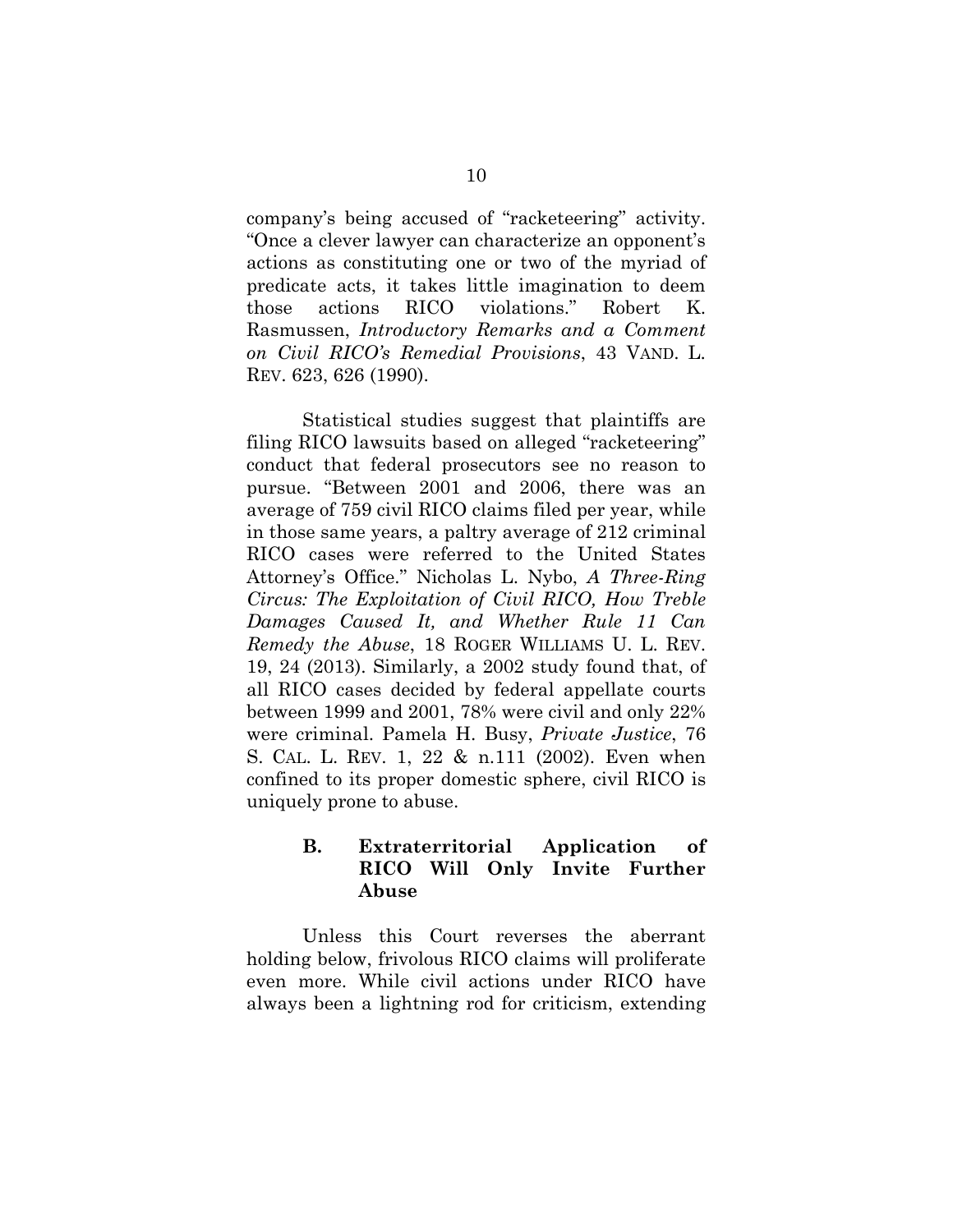RICO to cover allegations of foreign racketeering, foreign enterprises, and foreign injuries, as the Second Circuit has now done, further exacerbates the problem. The unusual breadth of RICO—and the mischief that will surely accompany its extension into wholly foreign disputes—offer the Court an independent basis for overturning the panel decision below.

Among the many creative attempts to expand the law's reach, none are more unfounded than recent civil RICO suits brought by foreign governments against American businesses for alleged "racketeering" activities overseas. *See* Ignacio Sanchez & Kevin O'Scannlain, *Foreign Governments' Misuse of Federal RICO: The Case for Reform*, WASHINGTON LEGAL FOUNDATION WORKING PAPER (May 2006) ("[T]he clearest and most egregious misuse and abuse of civil RICO to date is a growing species of litigation brought not by the United States, but by *foreign* governments.").[3](#page-20-0) Such use of RICO exceeds even the reach of the statute's overly expansive language.

These disputes are best adjudicated in the courts of the countries that bring them. Nonetheless, opportunistic plaintiffs have sought to extract the settlement of frivolous claims from American companies unwilling to cope with the threat of treble damages and the unfavorable publicity that arises whenever one is labeled a "racketeer." These plaintiffs carefully tailor their

 $\overline{a}$ 

<span id="page-20-0"></span><sup>3</sup> Available at http://www.wlf.org/publishing/publication \_detail.asp?id=1767.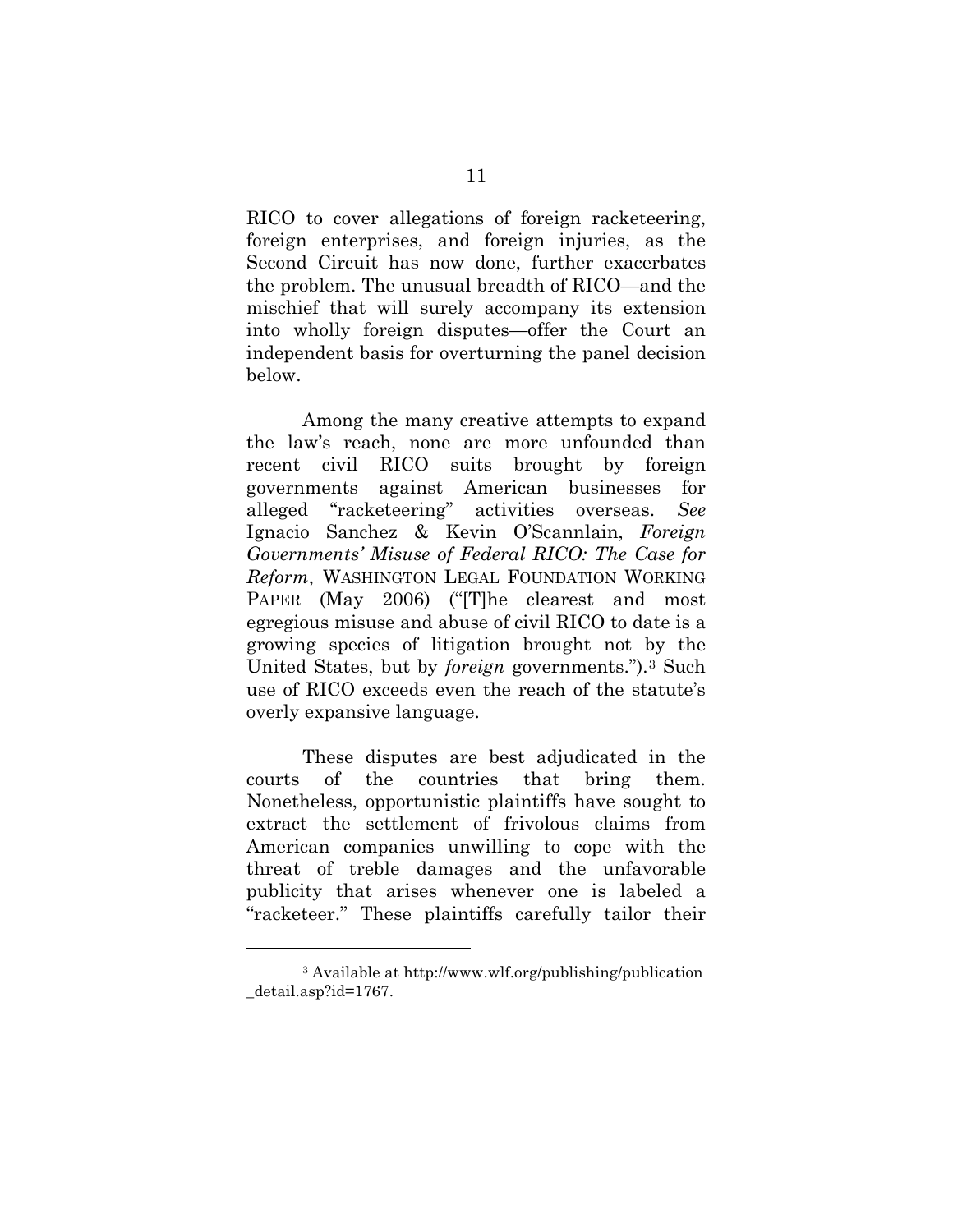complaints to meet the statutory requirements of a RICO lawsuit:

> These claims are often constructed by piggy-backing on legitimate U.S. criminal investigations of the criminal racketeers. The lawyers convert the government's evidence (usually after extensive investigation and discovery), discard the foreign criminal racketeers and *replace* them with the deep pockets whose products were used illegally by the criminals. The legitimate business entity is thereby bootstrapped into alleged "schemes." The criminal actors go unnamed in these suits, revealing their true purpose as nothing more than an attempt to wrest vast sums from corporations with extensive financial resources.

#### Sanchez & O'Scannlain, *supra*, at 3.

If this Court were to make an exception to the presumption against extraterritoriality in this case, foreign governments and their political subdivisions would undoubtedly view that decision as a freestanding invitation to bring RICO suits against U.S. multi-national companies in federal district courts throughout the country. And one can easily imagine the onslaught of similar RICO cases that would be brought by foreign agencies, municipalities, and business competitors against U.S. companies in the wake of such a ruling. Individual foreign plaintiffs, too, will surely take advantage of RICO's unusual breadth to refashion foreign-law claims as civil RICO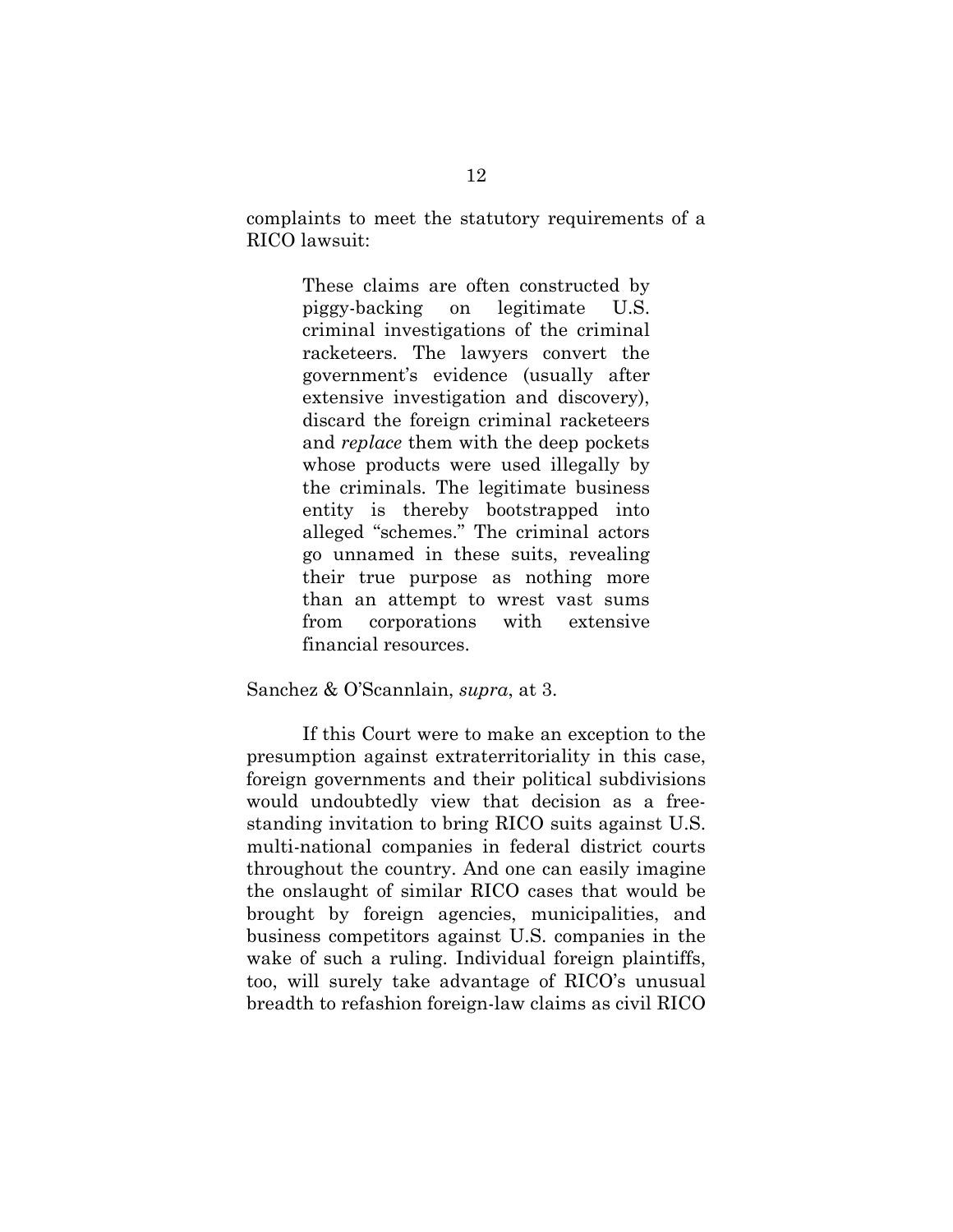claims. The availability of extraordinary treble damages and attorney fees under RICO would dramatically increase the settlement value of otherwise ordinary claims. In addition, easy access to federal courts would provide foreign plaintiffs with American procedural advantages (*e.g*., discovery, class actions, jury trials, and contingentfee arrangements with counsel) that are simply unavailable in most foreign jurisdictions.

Because RICO has been so broadly interpreted, companies—both domestic and international—desperately need a clear, bright-line rule as to when their entirely overseas conduct may be deemed subject to treble-damages liability in the United States. As this Court has emphasized, "[s]imple jurisdictional rules … promote greater predictability. Predictability is valuable to corporations making business and investment decisions." *Hertz Corp. v. Friend*, 559 U.S. 77, 94 (2010). When properly applied and enforced, the venerable presumption against extraterritoriality affords the business community with that muchneeded clarity and is consistent with this Court's precedents.

WLF does not mean to suggest that the Court ought to read RICO in a crabbed manner for the purpose of restricting the reach of the admittedly overbroad statute. To the contrary, WLF recognizes that it is not this Court's role to rewrite RICO, and that any *statutory* deficiencies are best addressed by Congress. *Sedima*, 473 U.S. at 500 ("It is not for the judiciary to eliminate the private action in situations where Congress has provided it simply because the plaintiffs are not taking advantage of it in its more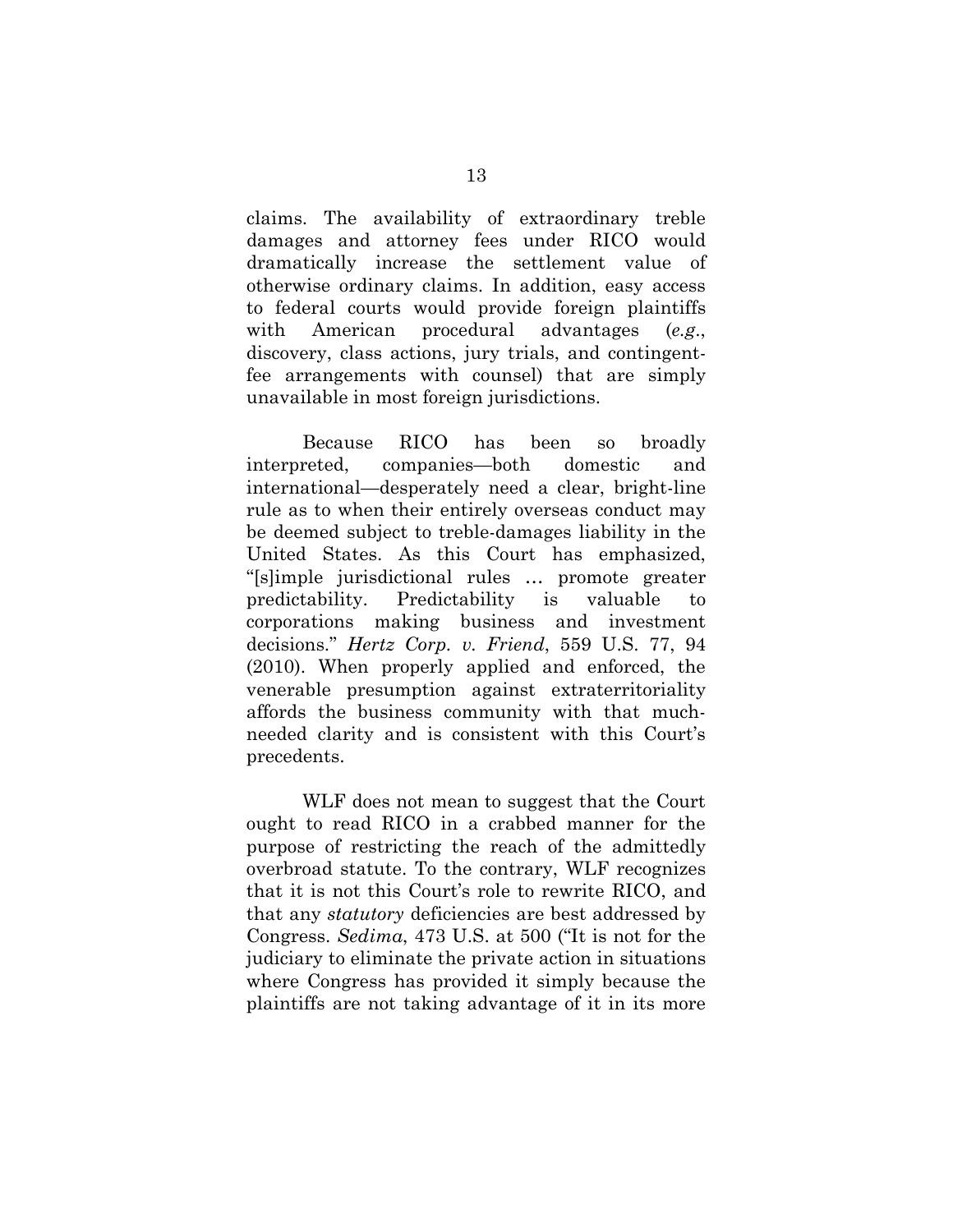difficult applications."). Nonetheless, jettisoning the traditional presumption against extraterritoriality (as the Second Circuit effectively did here) would so dramatically expand RICO that the Court should, as petitioners urge, vacate the decision below and remand with instructions to affirm the district court's dismissal of the RICO claims in their entirety.

## **II. THE PRESUMPTION AGAINST EXTRATERRITORIALITY GOVERNS § 1962 OF RICO IN BOTH CIVIL AND CRIMINAL CASES**

Although *amici* do not yet have the benefit of the Government's *amicus curiae* brief in this case, we anticipate that the United States will articulate a view substantially similar to that advanced in its *amicus curiae* brief in *Norex Petroleum Ltd. v. Access Indus., Inc.*, 631 F.3d 29 (2d Cir. 2010). In that case, after the Second Circuit held that civil RICO had no extraterritorial application, the United States took the somewhat unusual step of requesting a limited hearing en banc so the court could clarify that its decision did *not* apply with equal force to RICO prosecutions by the Government. *See* Brief of the United States as *Amicus Curiae* in Support of Limited Rehearing En Banc, *Norex Petroleum Ltd. v. Access Indus., Inc.*, No. 07-4553-cv (2d Cir. Nov. 22, 2010) (hereinafter, U.S. *Norex* Br.) ("The government has a strong interest in ensuring that RICO remains available to prosecute and otherwise prevent and restrain extraterritorial offenses.").

In response, the Second Circuit panel amended its opinion to include the following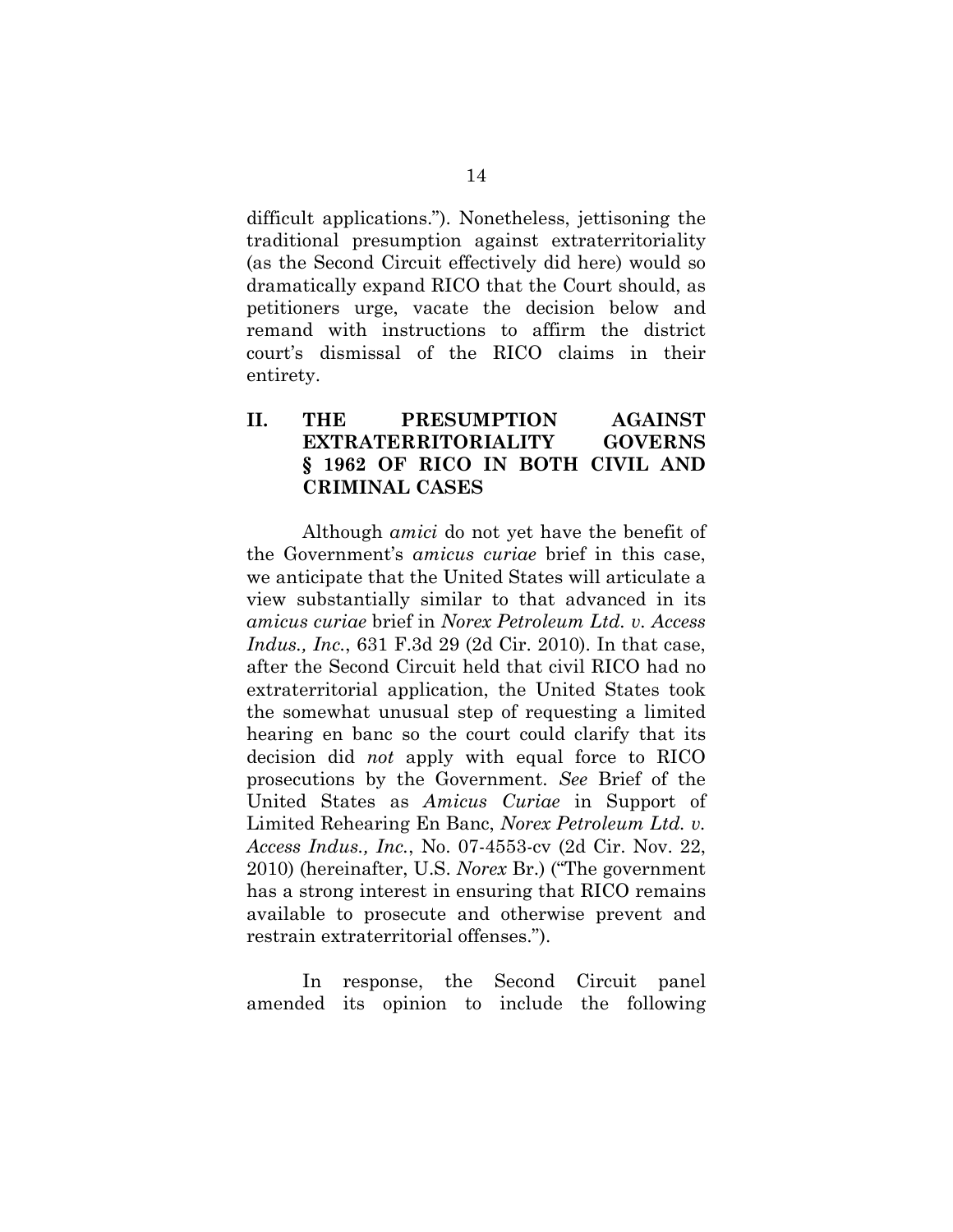clarification: "Because Norex brought a private lawsuit pursuant to 18 U.S.C. § 1964(c), we have no occasion to address—and express no opinion on—the extraterritorial application of RICO when enforced by the government." *Norex Petroleum*, 631 F.3d at 33. *Amici* agree with that clarification to the extent that it imposes a domestic injury requirement under civil RICO, 18 U.S.C. § 1964(c), but reject any suggestion that RICO's substantive prohibitions, 18 U.S.C. § 1962, can mean one thing in a civil context and another in a criminal one.

Nonetheless, asserting that § 1962 has two different meanings—an extraterritorial reading that applies for actions brought by the Government, and a purely domestic one that applies in private, civil actions—the United States has gone so far as to suggest that criminal statutes "enjoy a presumption *in favor of* extraterritoriality." U.S. *Norex* Br. at 1, 3. Indeed, even after this Court's unanimous decision in *Morrison*, the Government has persisted in claiming that the presumption against extraterritoriality does not apply to criminal charges brought under § 10(b) of the Securities Exchange Act of 1934—the very statute at issue in *Morrison*. *See*  Brief for the United States of America, *United States v. Vilar*, No. 10-521(L), at 96-101 (2d Cir. Apr. 18, 2012). As demonstrated below, the Government's position simply has no basis in the law.

#### **A. This Court's Presumption Against Extraterritoriality Applies Fully to Criminal Statutes**

Contrary to the Government's contention that RICO's substantive prohibitions apply extra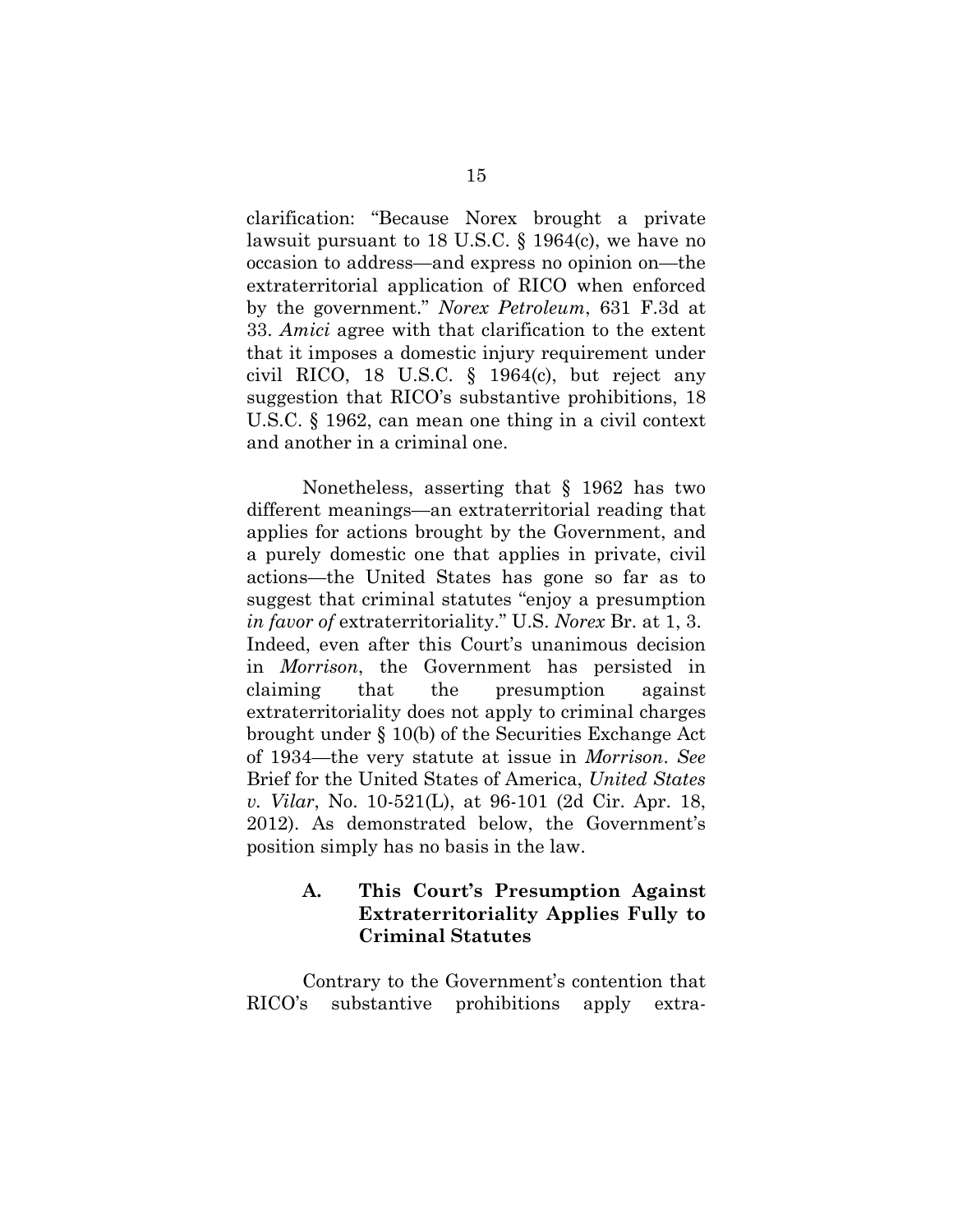territorially for the United States but domestically for everyone else, no basis exists in the law for such a distinction. Rather, as this Court emphasized in *Morrison*, judges must "apply the presumption [against extraterritoriality] in *all cases*, preserving a stable background against which Congress can legislate with predictable effects." 561 U.S. at 261 (emphasis added). And nothing in *Morrison* suggests that the ordinary assumption that Congress "is primarily concerned with domestic conditions," *id*. at 255 (quoting *EEOC v. Arabian Am. Oil Co.*, 499 U.S. 244, 248 (1991)), should not apply to statutory violations imposing both civil and criminal liability.

Any suggestion to the contrary departs sharply from nearly 200 years of precedent. This Court first applied the presumption against extraterritoriality to the Government in a criminal prosecution in *United States v. Palmer*, 16 U.S. 610 (1818), which held that the anti-piracy provisions of the Crimes Act of 1790 did not reach conduct committed by foreigners aboard foreign vessels on the high seas. Although acknowledging that the statute's words, "any person or persons," were broad enough to include "every human being," Chief Justice Marshall (writing for the Court) nonetheless held that such broad statutory language must "be limited to cases within the jurisdiction of the state." 16 U.S. at 631.

Since *Palmer*, this Court has consistently adopted the venerable presumption against extraterritoriality in criminal cases. *See, e.g., Bond v. United States*, 134 S. Ct. 2077, 2088 (2014) ("[W]e presume, absent a clear statement from Congress, that federal statutes do not apply outside the United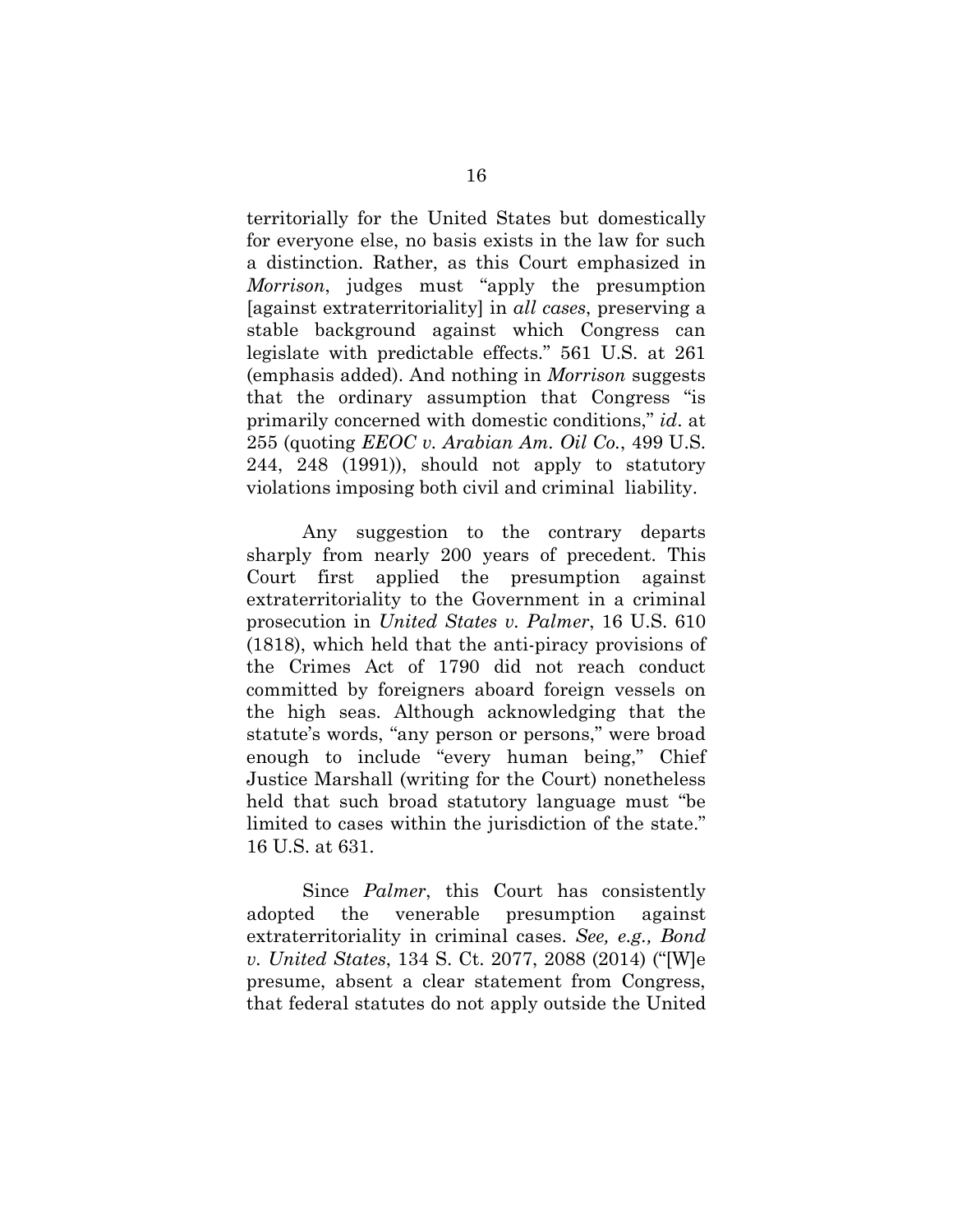States."); *Small v. United States*, 544 U.S. 385, 388 (2005) (applying the "commonsense notion that Congress generally legislates with domestic concerns in mind"); *United States v. Flores*, 289 U.S. 137, 155 (1933) (Stone, J.) ("[T]he criminal jurisdiction of the United States is in general based on the territorial principle, and criminal statutes of the United States are not by implication given an extraterritorial effect."); *Blackmer v. United States*, 284 U.S. 421, 437 (1932) (Hughes, C.J.) ("[L]egislation of the Congress, unless the contrary intent appears, is construed to apply only within the territorial jurisdiction of the United States."); *United States v. Bowman*, 260 U.S. 94, 98 (1922) (Taft. C.J.) ("If punishment is to be extended to include those [frauds] committed outside the strict territorial jurisdiction, it is natural for Congress to say so in the statute, and failure to do so will negative the purpose of Congress in this regard.").[4](#page-26-0)

As these cases demonstrate, "[a] statute either applies extraterritorially or it does not, and once it is determined that a statute does not apply extraterritorially, the only question we must answer in the individual case is whether the relevant conduct occurred in the territory of a foreign sovereign." *United States v. Vilar*, 729 F.3d 62, 74

 $\overline{a}$ 

<span id="page-26-0"></span><sup>4</sup> The federal courts of appeals have followed suit. *See, e.g., United States v. Ayesh*, 702 F.3d 162, 166 (4th Cir. 2012) ("Whether Congress has exercised that authority is a matter of statutory construction and, generally, statutes enacted by Congress, including criminal statutes, apply only within the territorial jurisdiction of the United States."); *United States v. Gatlin*, 216 F.3d 207, 214-15 (2d Cir. 2000) (reversing defendant's criminal conviction absent "clear congressional intent to apply [the] statute extraterritorially").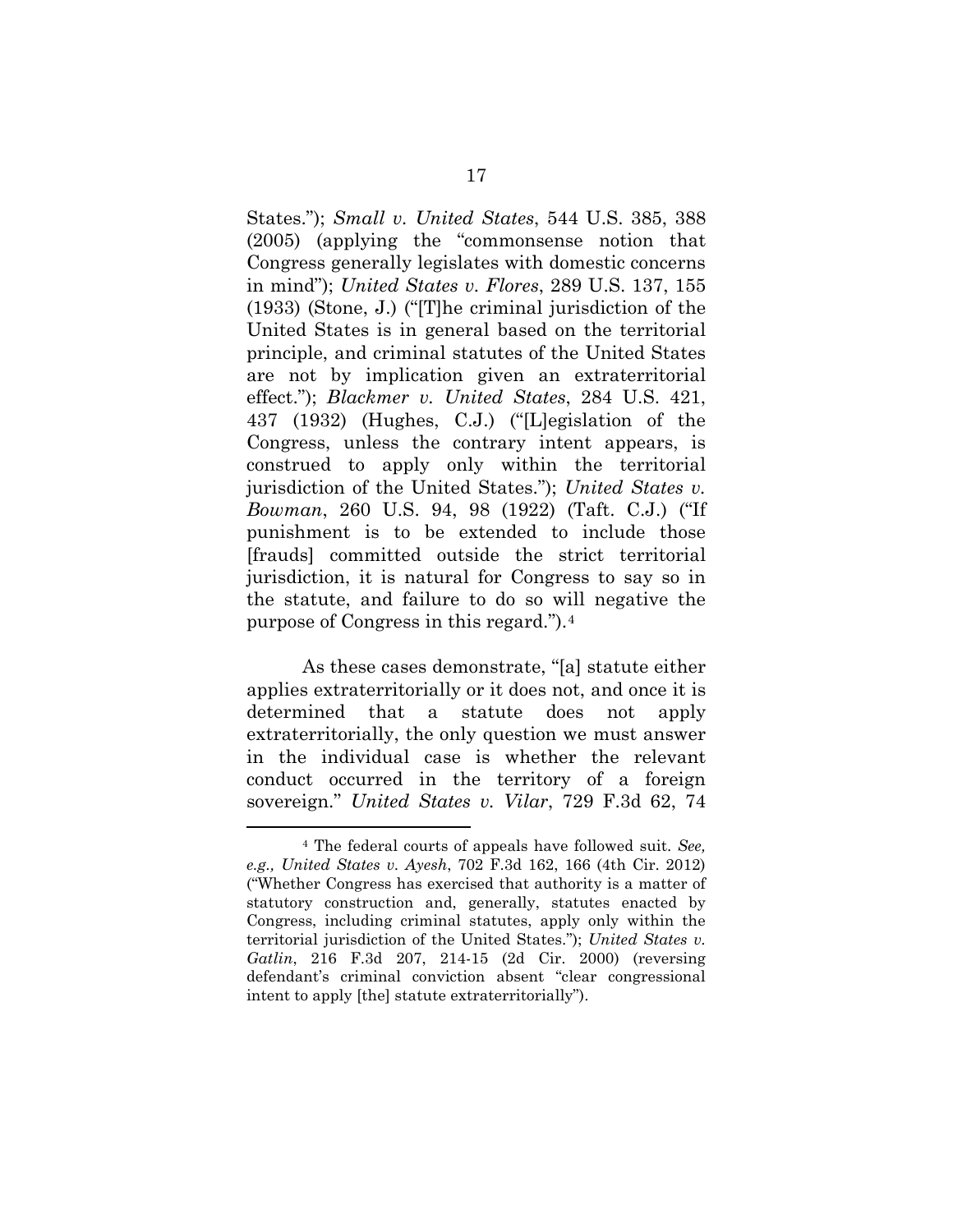(2013). Accordingly, "the distinction the government attempts to draw between civil and criminal laws is no response to the fundamental purposes of the presumption." *Ibid.* Contrary to the Government, there is "no reason that these concerns are less pertinent in the criminal context." *Ibid.*

#### **B. Statutes Providing for Civil and Criminal Liability Can Have Only One Authoritative Meaning**

The Government's contention also contradicts the simple and commonsense principle of statutory interpretation that "[a] single statute with civil and criminal applications receives a single interpretation." *Carter v. Welles-Bowen Realty, Inc.*, 736 F.3d 722, 727 (6th Cir. 2013); *see H.J. Inc. v. Nw. Bell Tel. Co.*, 492 U.S. 229, 255 (1989) (Scalia, J., concurring) ("RICO, since it has criminal applications as well, must, even in its civil applications, possess the degree of certainty required for criminal laws."); *see also Vilar*, 729 F.3d at 74 ("The presumption against extraterritoriality is a method of interpreting a statute, which has the same meaning in every case."). If Congress intended to abrogate this rule for a hybrid statutory provision such as § 1962, it could have simply written that distinction into the statutory text. It did not.

If the words of a statute are to comport with the rule of law, they must have the same meaning whether the statute is used in a civil or criminal context. As relevant here, "there is no compelling justification for a court to give two constructions to a single statute—a domestic one for civil actions, and an extraterritorial one for criminal prosecutions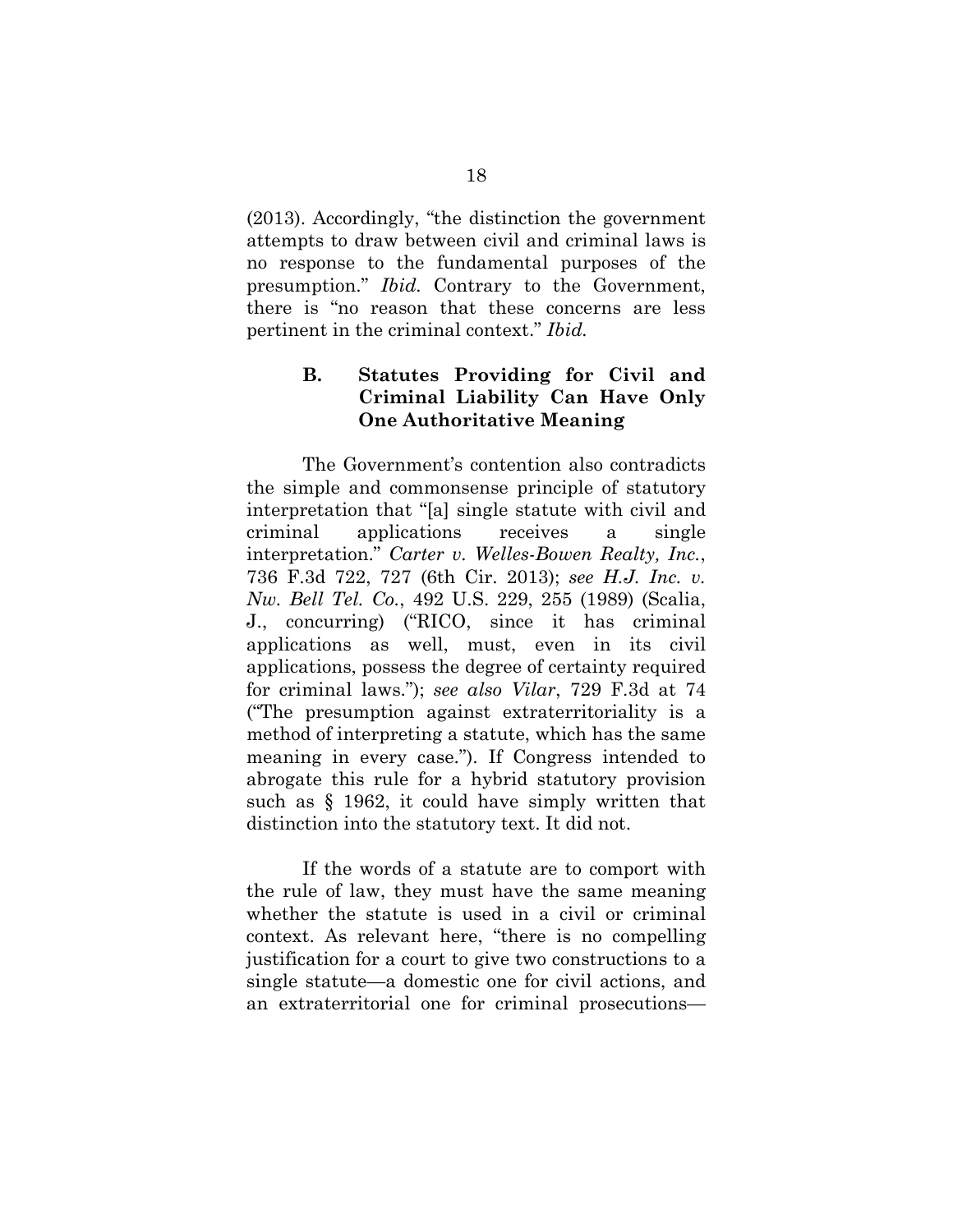based solely on the nature of the underlying proceeding." David Keenan & Sabrina P. Shroff, *Taking the Presumption Against Extraterritoriality Seriously in Criminal Cases After* Morrison *and*  Kiobel, 45 LOY. U. CHI. L.J. 71, 78 (2013).

This interpretative principle controls even where a particular canon of construction governs only some applications of a statute, but not others. As this Court has explained, "it is not at all unusual to give a statute's ambiguous language a limiting construction called for by one of the statute's applications, even though other of the statute's applications, standing alone, would not support the same limitation. The *lowest common denominator*, as it were, must govern." *Clark v. Martinez*, 543 U.S. 371, 380 (2005) (emphasis added).

For example, the principle that a statutory provision can only have one meaning is illustrated in cases applying the rule of lenity, which holds that any ambiguity concerning the ambit of criminal statutes should be resolved in favor of the defendant. Even though the rule of lenity applies to only criminal *statutes*, its application is by no means confined to criminal *cases*. Instead, this Court has consistently applied the rule of lenity in *civil* cases implicating the scope of statutory provisions that enjoy both criminal and civil applications. *See, e.g., Leocal v. Ashcroft*, 543 U.S. 1, 11-12 n.8 (2004) (Immigration and Naturalization Act); *Scheidler v. Nat'l Org. for Women*, 537 U.S. 393, 408-09 (2003) (Hobbes Act); *United States v. Thompson/Ctr. Arms Co.*, 504 U.S. 505, 518 n.10 (1992) (plurality) (National Firearms Act); *Crandon v. United States*,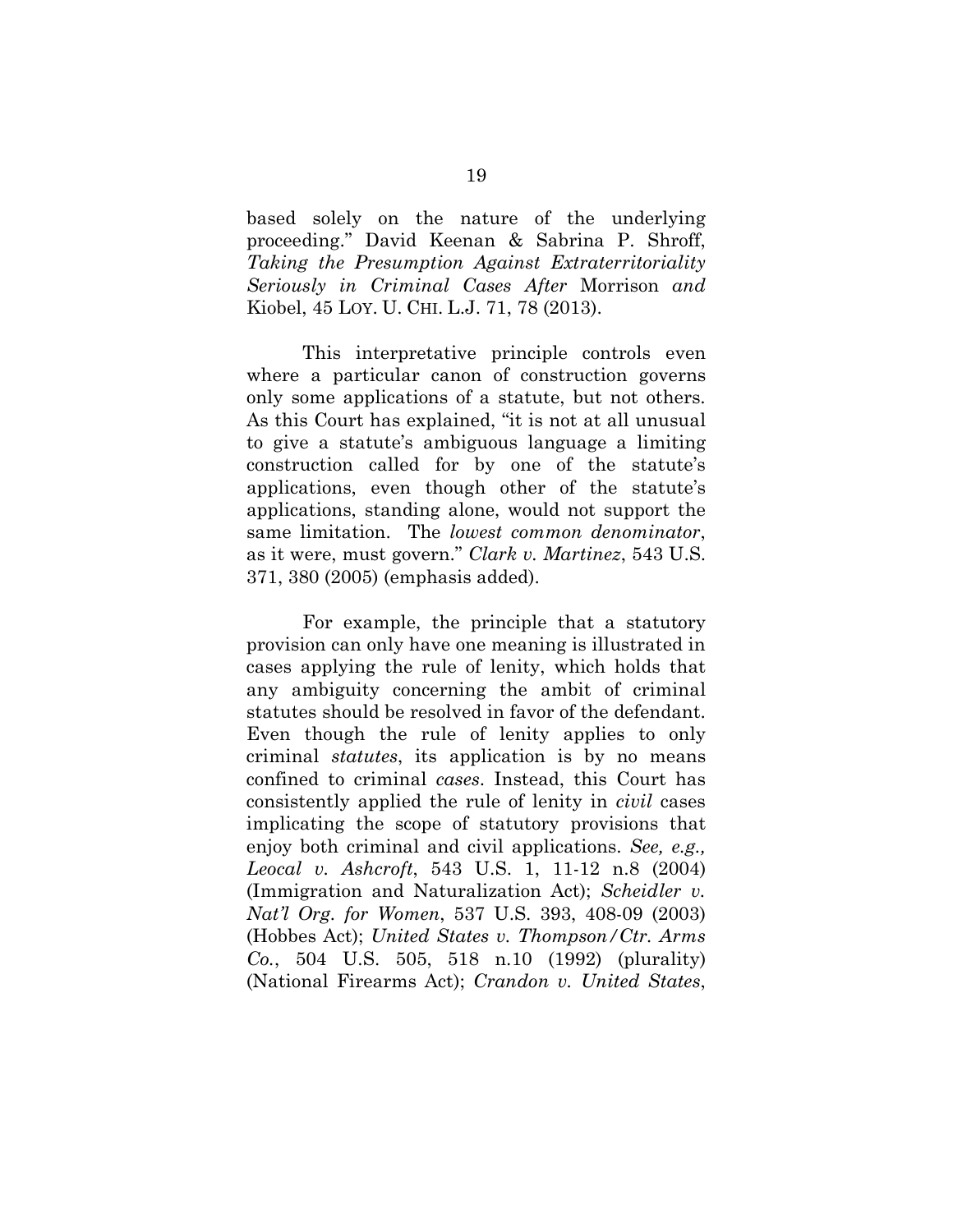494 U.S. 152, 158 (1990) (federal contractor conflictof-interest law).

In other words, the rule of lenity "is *not* a rule of administration calling for courts to refrain in criminal cases from applying statutory language that would have been held to apply if challenged in civil litigation." *Thompson/Ctr. Arms*, 504 U.S. at 518-19 n.10. Rather, it "is a rule of statutory construction whose purpose is to help give authoritative meaning to statutory language." *Ibid.* Thus, when a statute like RICO provides for both civil remedies and criminal penalties, it is "inconceivable" for "the language defining [a] violation to be given one meaning (a narrow one) for the penal sanction and a different meaning (a more expansive one) for the private compensatory action." ANTONIN SCALIA & BRYAN A. GARNER, READING LAW: THE INTERPRETATION OF LEGAL TEXTS 297 (2012); *see FCC v. Am. Broad. Co.*, 347 U.S. 284, 296 (1954) ("There cannot be one construction for the [FCC] and another for the Department of Justice. If we should give [the statute] the broad construction urged by the Commission, the same construction would likewise apply in criminal cases.").

This understanding also "vindicates the principle that only the *legislature* may define crimes and fix punishments. Congress cannot, through ambiguity, effectively leave that function to the courts—much less to the administrative bureaucracy." *Whitman v. United States*, 135 S. Ct. 352, 354 (2014) (statement of Scalia, J., respecting the denial of certiorari) (citing *United States v. Wiltberger*, 5 Wheat. 76, 95 (1820)). That is one reason why ambiguous criminal statutes must be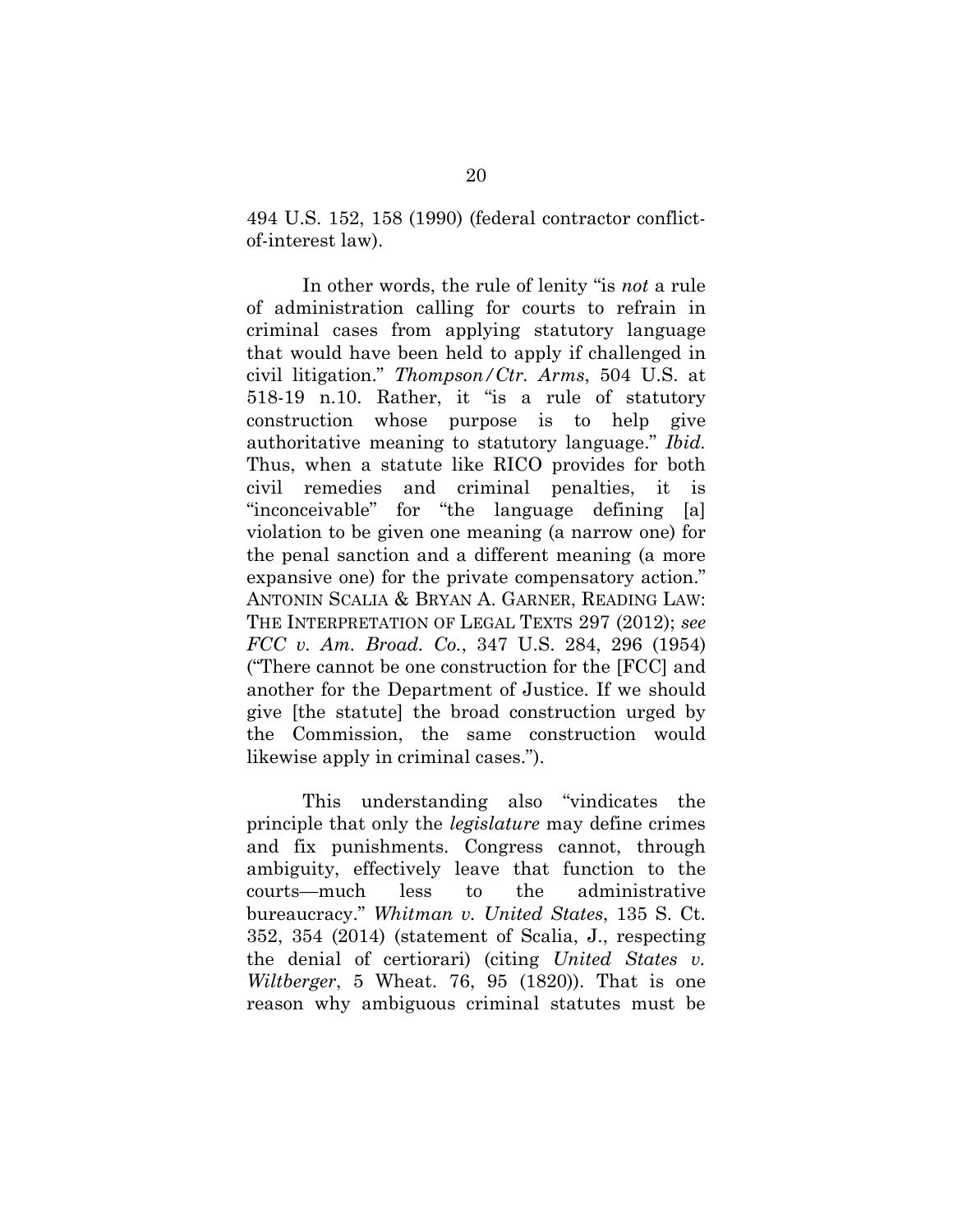narrowly construed, so that the federal courts avoid "making criminal law in Congress's stead." *United States v. Santos*, 553 U.S. 507, 514 (2008).

As the Court has repeatedly explained, "we must interpret [a] statute consistently, whether we encounter its application in a criminal or noncriminal context." *Leocal*, 543 U.S. at 11-12 n.8. To hold otherwise, as the Government urges, "would render every statute a chameleon" and "would establish within our jurisprudence … the dangerous principle that judges can give the same statutory text different meanings in different cases." *Clark*, 543 at 382, 386.

### **III. IN THE WAKE OF** *KIOBEL***, ACTIVIST PLAINTIFFS ARE EXPLOITING CIVIL RICO AS A SURROGATE FOR CLAIMS THAT THIS COURT FORECLOSED UNDER THE ALIEN TORT STATUTE**

Giving extraterritorial application to a statute of RICO's breadth would also enable plaintiffs to circumvent the important territorial limits that this Court has recently recognized in the Alien Tort Statute (ATS), 28 U.S.C. § 1350, which authorizes federal courts to hear claims brought by aliens for only a "modest number of international law violations." *Sosa v. Alvarez-Machain*, 542 U.S. 692, 714 (2004).

The ATS existed for over 200 years but was rarely used until 1976, when a cohort of enterprising plaintiffs' attorneys seized on the law to sue a former Paraguayan police chief on behalf of two Paraguayan nationals for the kidnap, torture, and murder of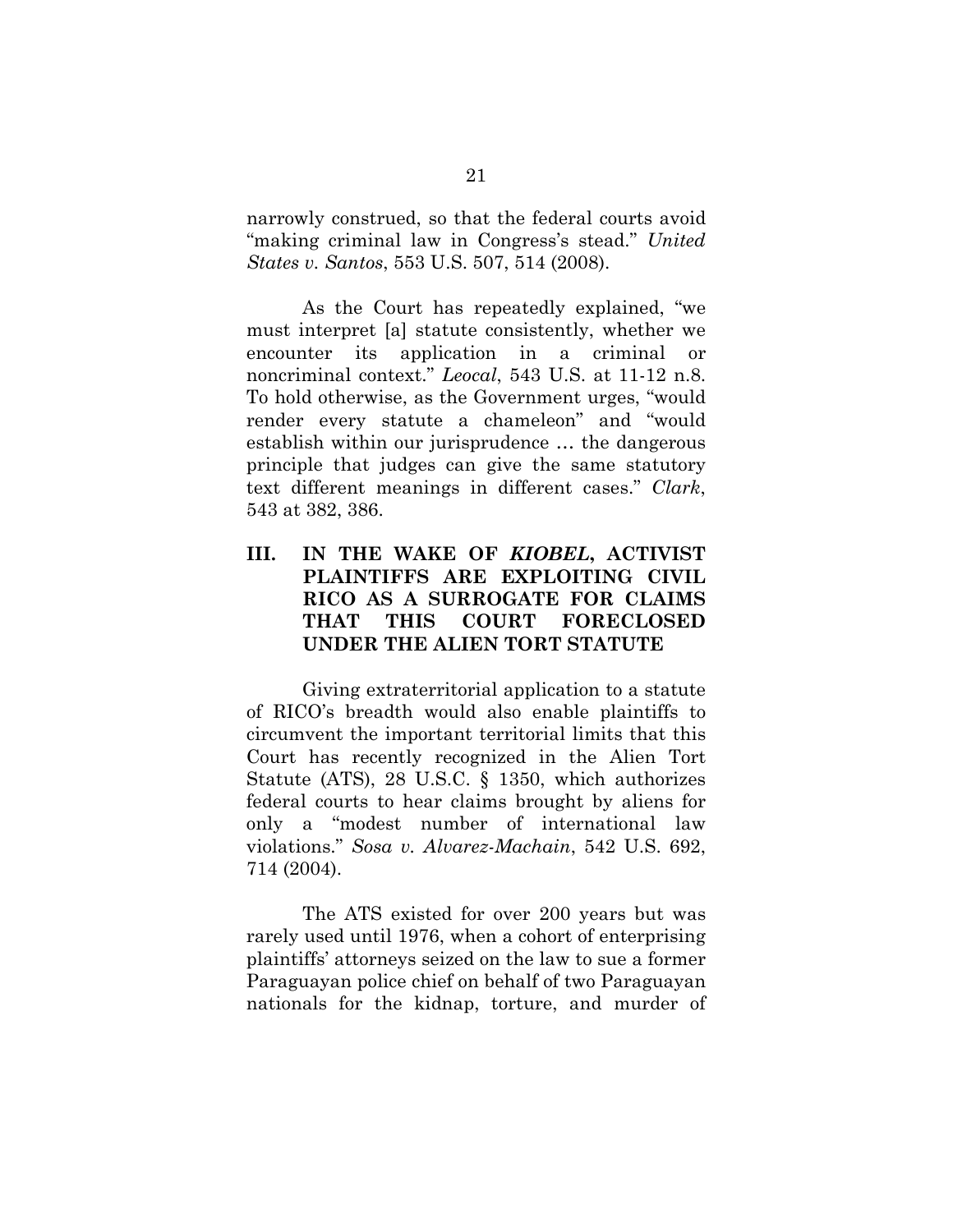their son—in Paraguay. That lawsuit resulted in the Second Circuit's 1980 decision in *Filartiga v. Peña-Irala*, 630 F.2d 876 (2d Cir. 1980), which expressly enabled alleged victims of human rights violations to bring suit in federal court.

For decades following *Filartiga*, human rights activists routinely relied on the ATS as their vehicle of choice to sue multi-national corporations for alleged overseas violations of the "law of nations," and many lower federal courts interpreted the ATS to permit a global remedy for international law violations. *See* HAROLD HONGJU KOH, TRANSNATIONAL LITIGATION IN UNITED STATES COURTS 35 (2008) (stating that the Second Circuit's *Filartiga* decision "spawn[ed an] entirely new way[] of looking at the law" and "triggered a wave of academic scholarship and more than a quartercentury of human rights litigation in U.S. courts").

This Court's recent decision in *Kiobel v. Royal Dutch Petroleum Co.*, 133 S. Ct. 1659 (2013), not only rejected the notion that the ATS creates a global cause of action, but it did so unanimously. Requiring dismissal of plaintiffs' claims against foreign defendants based on the actions of a foreign government in its own territory, the Court held that nothing in the text, history, or purpose of the ATS suggested that Congress intended to override the venerable presumption against extraterritorial application of U.S. law. 133 S. Ct. at 1665-69. The Court held further that "even where [ATS] claims touch and concern the territory of the United States, they must do so with sufficient force to displace the presumption against extraterritorial application." *Id.*  at 1669.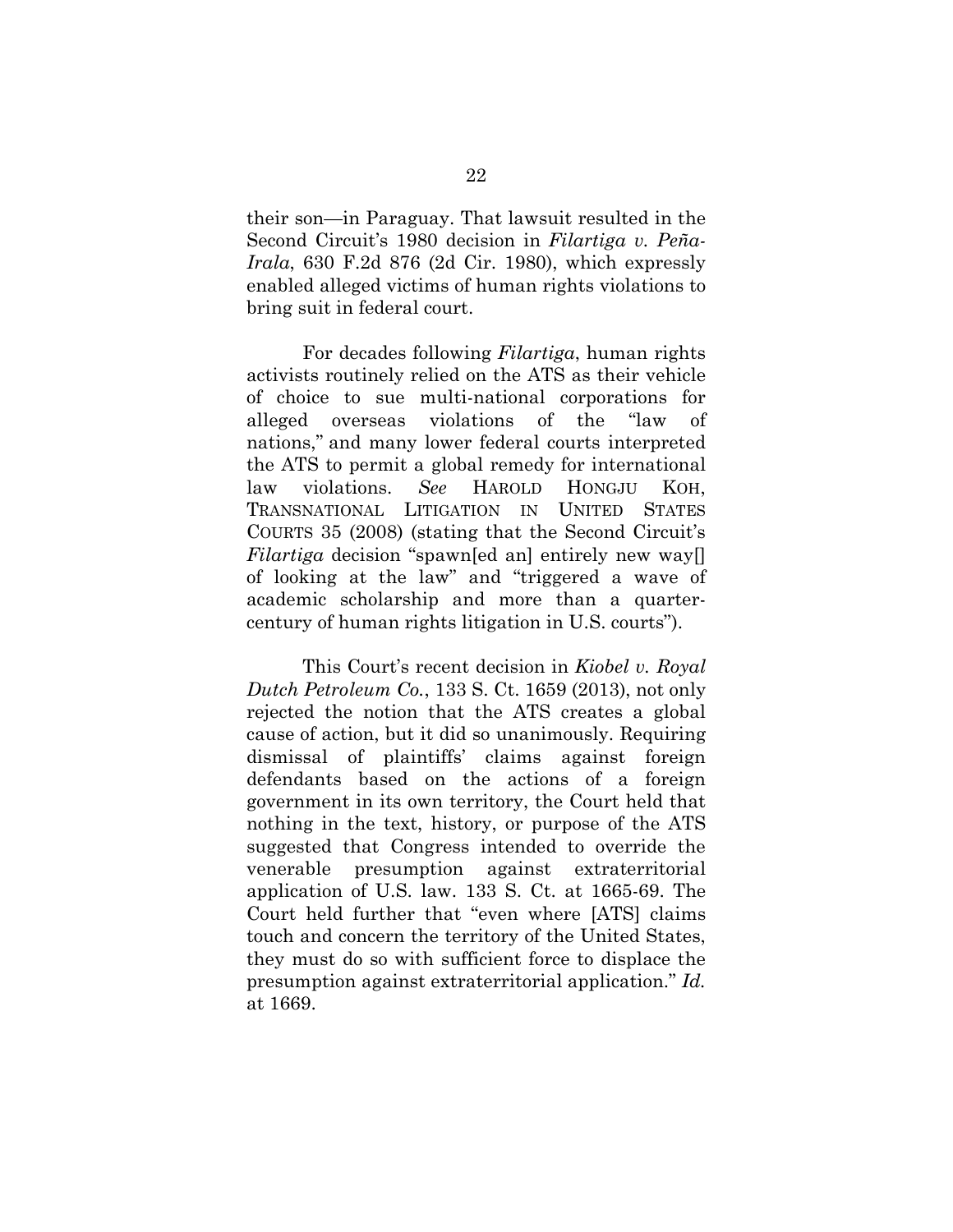Once the Court granted certiorari in *Kiobel*, "litigators in the broader [human rights] community appear[ed] to be undergoing a recalibration—a search for alternative vehicles by which to sustain the momentum in litigating involvement in extraterritorial abuses." Julian Simcock, *Recalibrating After* Kiobel*: Evaluating the Utility of the Racketeer Influenced and Corrupt Organizations Act (RICO) in Litigating International Corporate Abuse*, 15 CUNY L. REV. 301, 304 (2012); *see also* Eric Allen Engle, *Extraterritorial Jurisdiction: Can RICO Protect Human Rights?,* 3 J. HIGH TECH. L. 1, 10 (2004) (proposing "the use of RICO to supplement and fortify claims under [the ATS]").

Indeed, "the well-documented flexibility of RICO as a tool for ascribing liability to individuals who are removed from the direct perpetration of crimes has led some commentators to suggest that the Act may be an appropriate vehicle by which to pursue corporate involvement in international abuses." Simcock, *supra*, at 306. Moreover, "[a] certain similarity exists between RICO and the [ATS]: both import foreign substantive law as the basis of a new independent federal claim." Engle, *supra*, at 9. Most traditional human rights abuses, such as murder, robbery, bribery, extortion, etc., all easily qualify as predicate offenses under RICO. *Ibid.*

"Many of the claims that have been brought under ATS cases (and other human rights litigation) are featured as predicate offenses under RICO as well." Simcock, *supra*, at 310. Indeed, it is rather telling that some of the most far-fetched ATS lawsuits also included RICO claims. *See, e.g.,*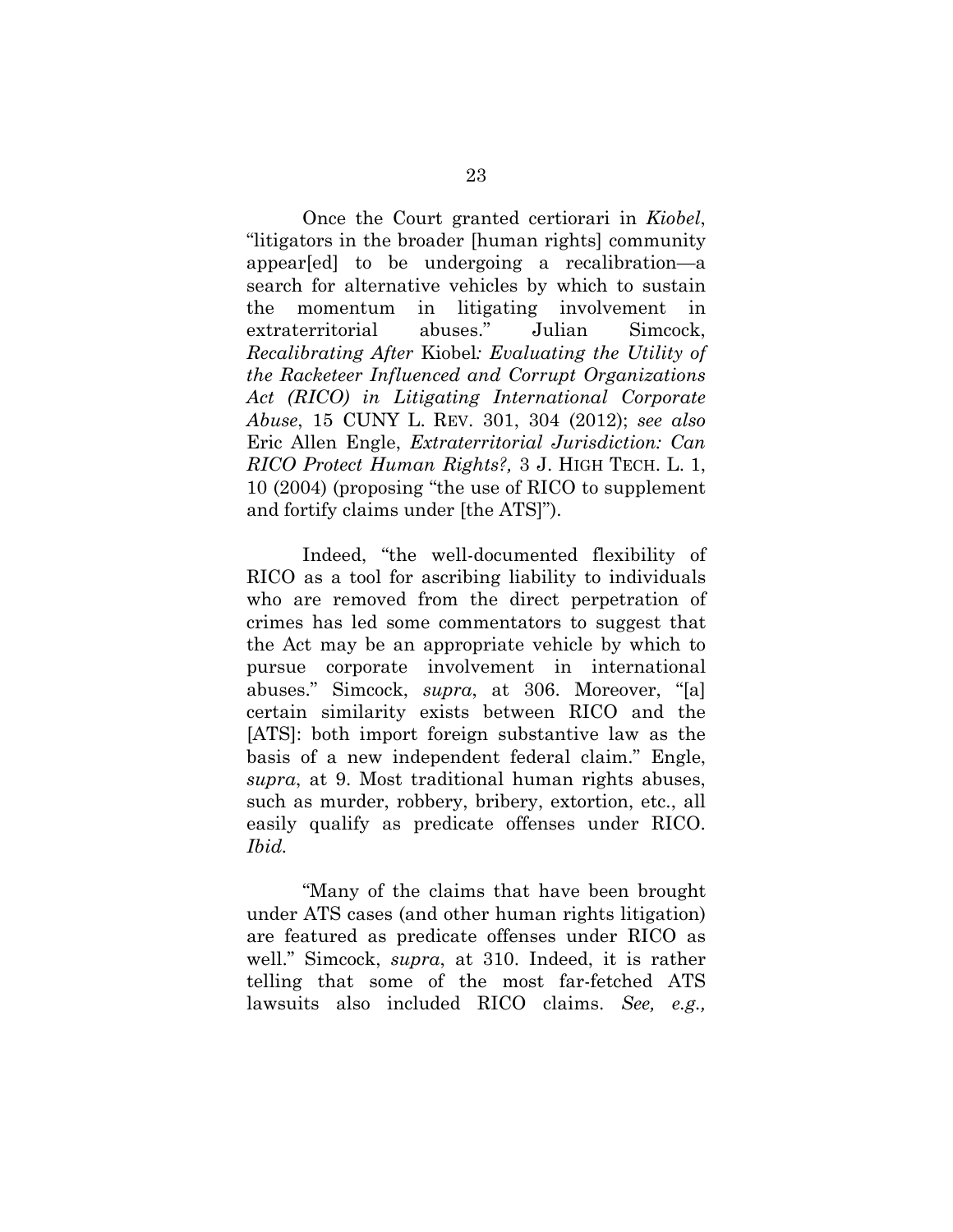*Khulumani v. Barclay Nat'l Bank Ltd.*, 504 F.3d 254 (2d Cir. 2007), *aff'd for lack of a quorum*, *Am. Isuzu Motors, Inc. v. Ntsebeza*, 553 U.S. 1028 (2008) (asserting ATS and RICO claims against 50 corporate defendants for their "complicity" in South African apartheid); *Saleh v. Titan Corp.*, 580 F.3d 1 (D.C. Cir. 2009), *cert. denied*, 131 S. Ct. 3055 (2011) (asserting ATS and RICO claims against U.S. military contractors in connection with alleged abuses at a military prison in Iraq).

Such ATS and RICO claims are sometimes dismissed by the district court on forum non conveniens grounds, only to be reinstated later on appeal. *See, e.g*., *Wiwa v. Royal Dutch Petroleum Co.*, 226 F.3d 88 (2d Cir. 2000) (suit by Nigerian citizens against Dutch and British holding companies alleging human rights abuses stemming from oil exploration in Nigeria). Others survive the pleadings stage but are later disposed of on summary judgment—*precisely* on the ground that RICO does not apply extraterritorially. *See Doe I v. Unocal Corp*., 395 F.3d 932 (9th Cir. 2002) (suit by Myanmar citizens against Myanmar government and government-owned oil company alleging human rights abuses in furtherance of an oil-pipeline project).

If this Court were to affirm the Second Circuit's deeply flawed decision below, it would effectively authorize activist plaintiffs to litigate under RICO the very same factual allegations that *Kiobel* now bars them from pursuing under the ATS. As a result, claims that would have little or no settlement value as ATS claims would provide, when recast as civil RICO claims seeking treble damages,